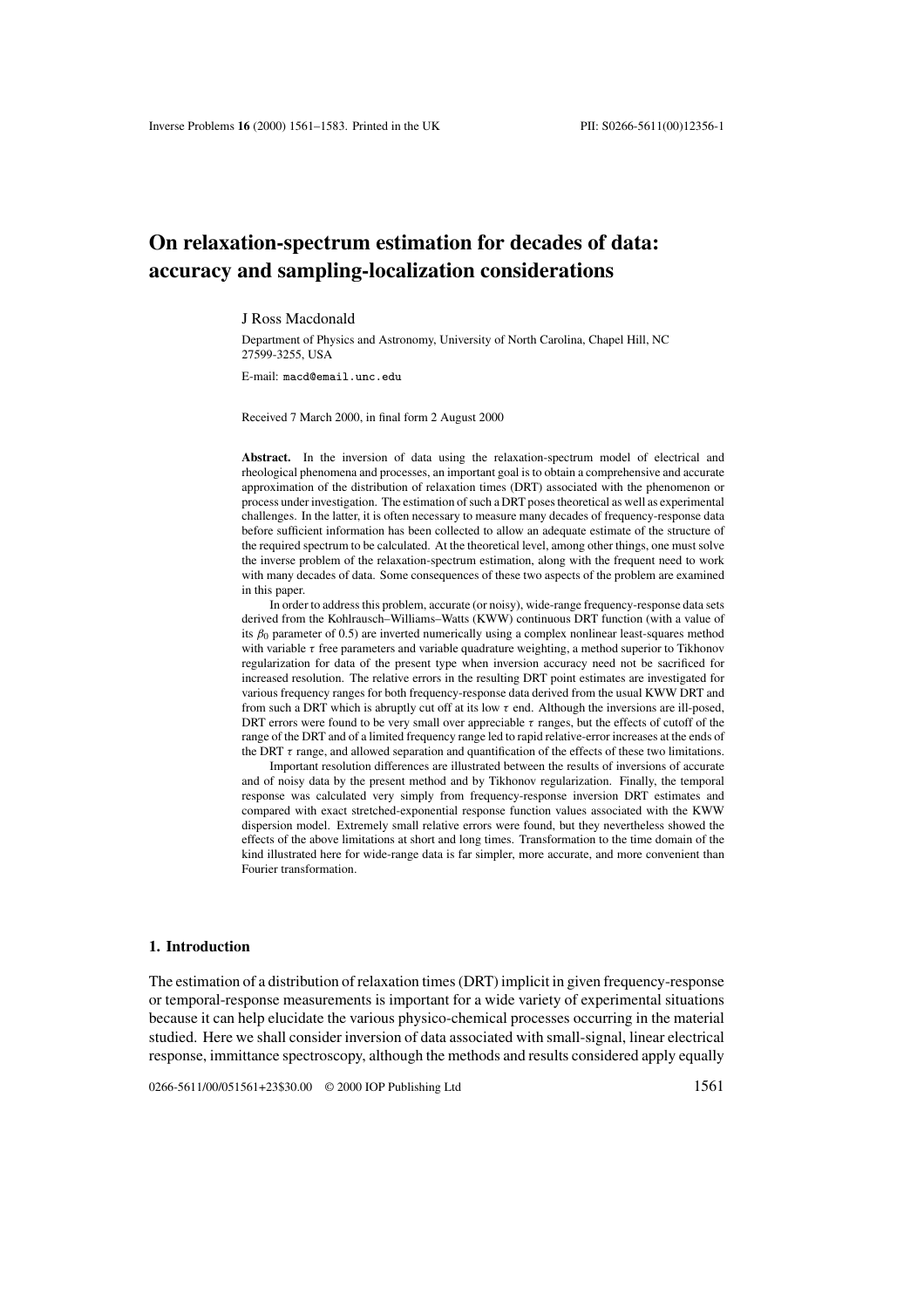to rheological situations. Immittance spectroscopy often requires one to work with data that extend over many decades of frequency (or time), from as low as  $10^{-5}$  Hz to as high as  $10^{12}$  Hz. The data obtained from most experiments often involve only 4–8 decades; however, the data points are usually distributed with constant, or approximately constant, spacing on a logarithmic scale. Consequently, if only 10–50 points are measured per decade, DRT estimation will only involve a few hundred data points or less.

Historically, when estimating relaxation spectra, it has been conventional wisdom that, for measured frequencies in the range  $\omega_{\text{min}} \leq \omega \leq \omega_{\text{max}}$ , the associated relaxation spectrum is completely determined within the temporal range defined by  $\tau_{\text{min}} \leq \tau \leq \tau_{\text{max}}$ , where

$$
\tau_{\min} = \exp(\pi A/2)/\omega_{\max},\tag{1}
$$

and

$$
\tau_{\text{max}} = \exp(-\pi A/2)/\omega_{\text{min}},\tag{2}
$$

with  $A = 0$ , e.g. [1-3]. This choice seems reasonable because it defines the range  $(\omega_{\text{max}})^{-1} \leq \tau \leq (\omega_{\text{min}})^{-1}$ , one which uses the full  $\omega$  data set. This is a plausible assumption when those  $\tau_{\text{min}}$  and  $\tau_{\text{max}}$  values are unknown which define the range over which the actual DRT is significant, the usual situation for the estimation of an initially unknown DRT.

Recently, however, it has been established by Davies and Anderssen [4, 5] that  $A = 1$  is a more conservative choice. Then, given  $\omega_{min}$  and  $\omega_{max}$ , the relaxation-time range over which the DRT is well defined by the data is predicted to be shorter than the above  $A = 0$  estimate by a factor of  $\exp(\pi)$ , about 1.364 decades. A principal purpose of the present work is to compare these two different estimates and to arrive at explicit conclusions about their relevance and consequent limitations on the accuracy of relaxation-spectrum recovery. Such conclusions are quantified below by accurate inversion of various data situations.

Note that to the degree that the  $A = 1$  restrictions apply, they imply that if the actual DRT extends beyond the  $A = 1$  range limits, it cannot be accurately estimated there from the specified frequency data. An important advantage of the  $A = 0$  and 1 quantitative restrictions is that they show what needs to be measured if one wishes to recover a particular piece of information by a specific algorithm, or alternatively they allow one to work out what information can be recovered from measurements which have already been performed. Because of the importance of these results, it is worthwhile to verify them in practice. Therefore, an object of this paper is to investigate the applicability of the present limitations by numerical analysis of essentially exact frequency-domain data associated with a continuous DRT. In doing so, one must use as accurate an inversion method as possible in order to obtain meaningful estimates of DRT points and their errors. Thus, an allied aim of this work is to evaluate limiting inversion accuracy as well as possible, for both noiseless and noisy data.

When the appropriate range of a DRT is initially unknown, what frequency range is appropriate for use in determining the DRT? One might start with a range which one hopes will include the frequency of the peak of the magnitude of the imaginary part of the data. When that is found, one finds the frequencies where the magnitude has dropped to about 1% of the peak on either side of it. These two frequencies are then reasonable initial choices for  $\omega_{\rm min}$  and  $\omega_{\rm max}$ . For the present data model, this procedure leads to a total range of about seven decades, although five or six decades is often sufficient for a good DRT determination from accurate data, and useful results are demonstrated below for a range of less than four decades.

A potential problem arises when one wishes to apply conventional inversion techniques, such as the Tikhonov regularization inversion approach [6,7] or the moving-average approach of Anderssen and Davies [5,8], to obtain estimated points of the associated relaxation spectrum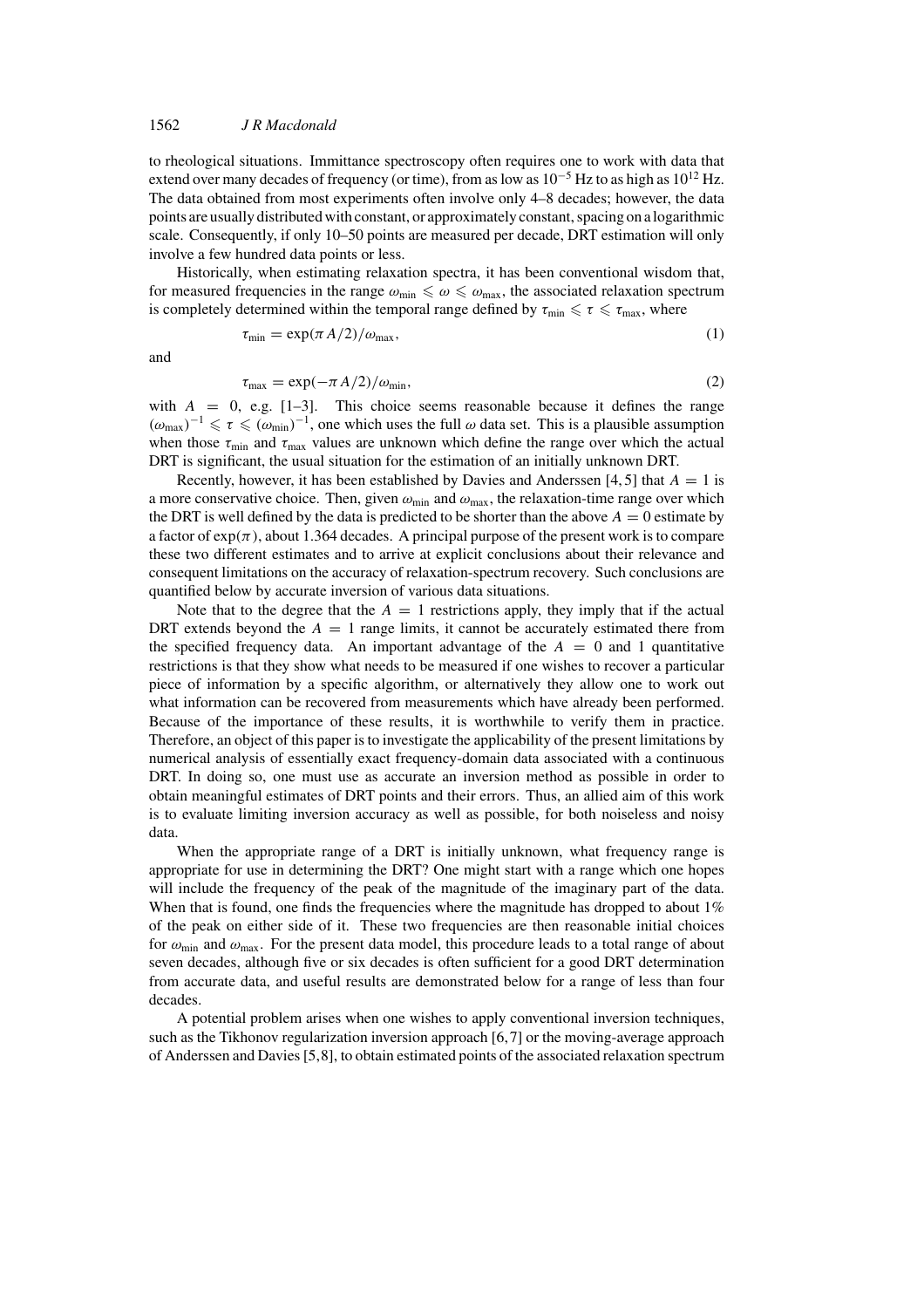which may also involve a range,  $\tau_{\text{max}}/\tau_{\text{min}}$ , of many decades. These techniques often employ equal arithmetic-scale spacing of M  $\tau$  points, resulting in the need for 10<sup>6</sup> or more points for wide-range data, an unrealistic and often impractical requirement. There are, however, other inversion approaches available for wide-range data that avoid the above many-point difficulty by using variable point spacing in the  $\tau$  domain [9–12]. A detailed comparison of the utility of the present parametric inversion approach (described in the appendix) with Tikhonov regularization inversion appears in [12] and demonstrates the superiority of the parametric approach for noisy wide-range immittance data. The present results show, however, that for limited-range noisy data, regularization is useful.

Most inversion procedures for wide-range data involve M logarithmically distributed data points with equal intervals on a logarithmic scale. For noisy data involving a continuous DRT, however, one generally finds that the larger  $M$ , and so the higher the expected resolution, the poorer the accuracy of the resulting DRT point estimates obtained with the present method. Even with exact synthetic data, however, for which much larger useful values of M are possible,  $M_{\text{max}}$  remains finite because of the limited computational accuracy inherent in usual numerical computations.

Because experimental data points are discrete, a DRT estimated from them will itself involve discrete points, thus involving ill-conditioning. But if the DRT involved in the data includes only discrete Debye-type relaxations, it turns out that the inversion problem reduces to a direct-fitting one, and the DRT points may be estimated as accurately as the data itself, except for possible truncation errors [11,12]. For this situation, a given DRT point, say  $\tau_i$  with  $1 \le i \le M$ , may be accurately estimated from a few  $\omega$  values whose inverses may be close to or far from the point if the original data are essentially error free. In this case, no localization restrictions, such as those of equations  $(1)$  and  $(2)$ , apply, contrary to the conclusions in [4,5]. Even with noisy data, it has been found that discrete-DRT estimation of this type is extremely robust [12, 13].

This paper deals, therefore, with continuous distributions represented by discrete points, distributions where inversion is intrinsically ill-posed as well as ill-conditioned, even in the absence of noise. A consequence is that no matter how accurately a given inversion solution can yield the original frequency-response data, one must always expect that there will be errors in the DRT estimates, no matter how noise-free the original data. Although inversion has been used for both experimental electrical and mechanical dispersion data and for synthetic data with random errors  $[8, 11-13]$ , little attention has been devoted to quantitative estimation of errors associated with the ill-posed character of the problem for wide-range data. To assess the ultimate accuracy associated with an appropriate inversion procedure and thus to be able to examine the domain of applicability of equations (1) and (2), we deal here with frequencyresponse data correct to seven or more significant figures.

To do so, one must derive such data from a known analytic expression for the DRT of interest. It is reasonable to choose one which has been widely used and found useful for analysing both mechanical and electrical dispersion data: the Kohlrausch–Williams–Watts (KWW) distribution [14]. For this paper, we pick the usual KWW relaxation spectrum, the normalized KWW0 (that form of the KWW associated with stretched-exponential temporal response) DRT [15]† and [16]‡,  $G_0(\tau_N)$ , with its parameter  $\beta_0$  taken equal to 0.5, since an analytic expression is available for it for this value of  $\beta_0$ , both with low τ cutoff ( $\tau_{\text{min}} > 0$ ) and without it [17]. Low  $\tau$  cutoff is physically necessary for the KWW0 and other similar

<sup>†</sup> Equations (40)–(43) in this work are less general expressions than the present equations (A.5) and (A.6).

 $\ddagger$  The symbol  $\sigma_0$  should be removed from the right end of equation (12) in this work, and the word 'frequency' in the third line from the bottom of the second column of p 111 should be 'temperature'.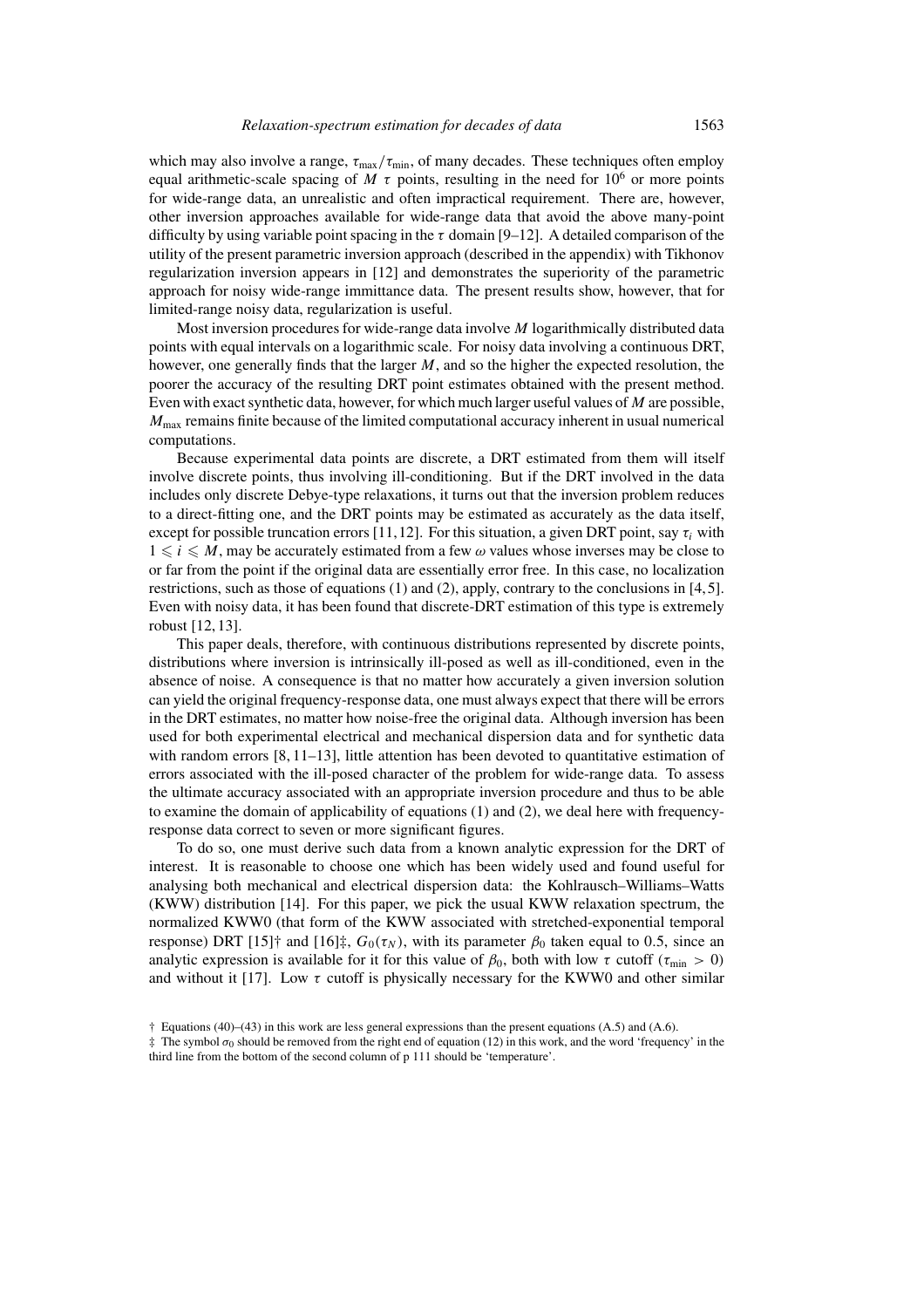### 1564 *J R Macdonald*

response models, and its effects have been observed at very high frequencies [15] and [18]†. The normalized DRT with cutoff may be expressed in dimensionless form [15] as

$$
G_W(\tau_N) \equiv \tau_N G_0(\tau_N) = R(\tau_N/4\pi)^{0.5} \exp(-\tau_N/4), \qquad (3)
$$

where  $G_W(\tau_N)$  is zero for  $\tau_N < \tau_{N \text{ min}}$ , and for  $\beta_0 = 0.5$ 

$$
R \equiv \Gamma(0.5)/\Gamma(0.5, \tau_{N\min}/4). \tag{4}
$$

Here,  $\Gamma(a, x)$  is the incomplete gamma function;  $\tau_N = \tau/\tau_W$ , where  $\tau_W$  is the characteristic relaxation time of the KWW0 response; and  $R$  is a scale parameter used in fitting inversion estimates to this equation. The units of  $\tau_W$  are seconds, but they will be omitted hereafter. In the absence of cutoff,  $\tau_{N \text{ min}} = 0$  and  $R = 1$ , which is the usual result. But when  $\tau_{N \text{ min}} = 10^{-3}$ , the value which will be considered herein,  $R \simeq 1.018\,163\,79$ , which is the value required for normalization. For  $\tau_N = \tau_{N \text{ min}} = 10^{-3}$ ,  $G_W(\tau_N)$  is about  $9 \times 10^{-3}$ .

 $G_W(\tau_N)$  without cutoff is non-zero within the full range  $0 < \tau_N < \infty$  but it decreases rapidly for large  $\tau_N$  and reaches a value of less than  $4 \times 10^{-11}$  at  $\tau_N = 100$ . Thus, for practical purposes, one may consider it zero for larger values. Now in order to test the above localization restrictions adequately it is important to deal with a DRT of finite and known extent. The theoretical stretched-exponential temporal response (an autocorrelation function) associated with  $G_0(\tau_N)$  is [15, 18]

$$
\phi_T(t_N) = \phi(0) \exp\{-(t_N)^{\beta_0}\},\tag{5}
$$

with  $\beta_0 = 0.5$  here and  $t_N \equiv t/\tau_W$ . It turns out that  $\phi(0) \equiv R$ , so  $\phi(t_N)$  does not go to exactly unity when DRT cutoff is present unless it is renormalized.

A brief description of the LEVM‡ variable  $\tau$ , complex nonlinear least-squares (CNLS) inversion/fitting method used herein  $[11, 12, 19, 20$ §] and  $[21]$  is included in the appendix. In order to assess nearly ultimate available accuracy, we apply the method to synthetic frequencyresponse data sets accurate to eight or more significant figures over most of their ranges. These data sets are derived from the exact  $G_W$  DRT expression of equation (3) and lead through equation (A.1) of the appendix to normalized (resistive or dielectric)  $I(\omega)$  response. The effects of random error in data of the present type have been investigated elsewhere [12]; here, although we show some inversion results for data with random errors, we concentrate primarily on the consequences of ill-conditioning for essentially exact data. We consider both no-cutoff and cutoff situations with differing  $\omega$  ranges. Finally, we use our DRT estimates to obtain the temporal response associated with the original frequency-response data without employing Fourier transformation, an inaccurate approach for discrete data [22], and one that again generally requires the use of equal arithmetical intervals and thus a very large number of required points for wide-range data. See [23], however, for an alternative Fourier transform approach.

§ This work describes an earlier version of LEVM, then called LOMFP.

 This work provides more background on aspects of LEVM and its capabilities, and the LEVM manual provides further definitive information.

<sup>†</sup> The word 'out' in the third line from the bottom of the first column on p 820 should be 'but'.

<sup>‡</sup> The latest version of the LEVM complex nonlinear least squares fitting/inversion computer program, V. 7.11, may be obtained at no cost from Solartron Instruments, Victoria Road, Farnborough, Hampshire, GU147PW, UK. Both the extensive manual, of more than 160 pages, and the program (including Fortran source code) may be downloaded by accessing http://www.physics.unc.edu/∼macd/. The earliest version of the predecessor of LEVM was developed in the period 1979–81, and it has been greatly expanded and improved since then.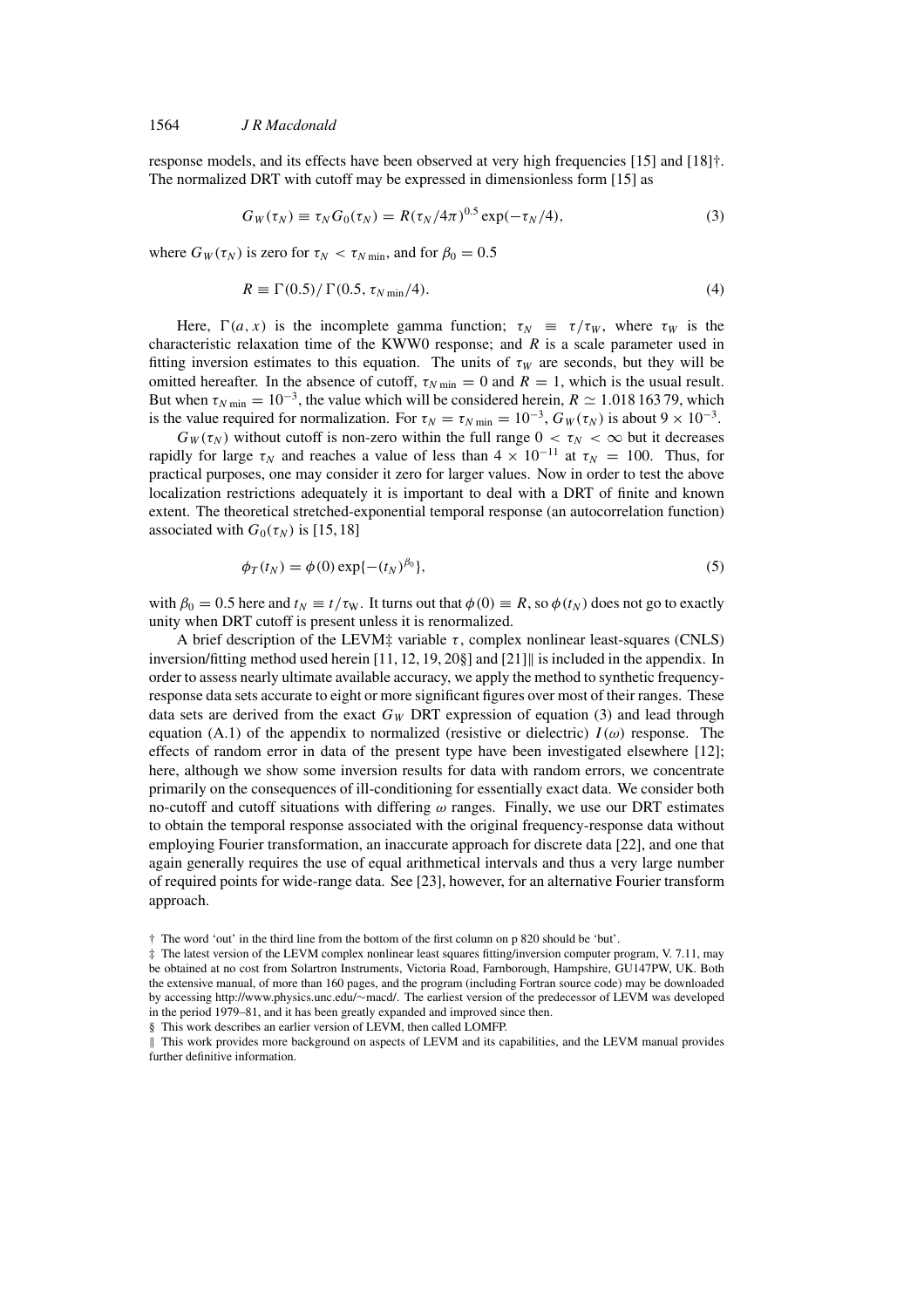### **2. Analysis results**

### *2.1. Background*

The continuous-distribution points of nearly all previous inversion approaches have been presented in graphs with the estimated  $c_i$  distribution-strength values (see the appendix) shown on a linear ordinate axis, and they have rarely been compared directly with the predictions of a known distribution. Such plotting, when it is so compared, provides a useful qualitative measure of the adequacy of the inversion procedure, particularly for the largest values, but it can show little or nothing of differences for DRT values less than 1 or 2% of the peak. Alternatively, plotting with a logarithmic ordinate scale can show results and comparisons over the full range of the estimated DRT but with reduced resolution. Here we avoid all these difficulties by using both a logarithmic ordinate scale and also by showing separately the relative errors of the estimated points.

All the inversion calculations discussed here were carried out using the LEVM CNLS computer program. It can invert temporal response data or frequency-response data. In the latter case, real, imaginary, or complex data may be inverted. Many inversion procedures use only one or the other, and particularly the imaginary part alone, but when practical it is better to analyse full complex data, a procedure that provides more error averaging than one using only a single part of the data. Note that the ability to use either part of complex data allows an inversion program to estimate one part from knowledge of the other, a simpler and more accurate approach than using ordinary Kronig–Kramers analysis. The moving-average inversion approach [5,8] has not been used here for several reasons: first, it involves sampling localization [4,5] and so it is not logically appropriate for testing such localization; second, it does not yield as accurate fits of the original data as does the LEVM approach; and finally, it leads to small non-physical negative values for some DRT estimates.

Most DRT estimates used here are for  $M = 19$ , the maximum available in the LEVM CNLS computer program. For the present essentially noiseless  $\omega$  data, a larger value of M could be used but is unnecessary here. In this paper, no comparisons between the original frequencyresponse data and the fit results are presented because with such data the fits are so close that the standard error of the relative residuals, for each fit,  $S_F$ , is of the order of  $10^{-5}$ – $10^{-8}$ . All comparisons shown will therefore deal with exact DRT parameters and those estimated from the inversion procedure. For  $M = 19$ , the present LEVM CNLS procedure involves trying to find the absolute minimum of an objective function (least-squares) in a computational space of 38 dimensions, a daunting task. Present procedures do not guarantee the invariable discovery of such a minimum, but we believe our solutions are all at least satisfactorily close to it, as indicated by the results of repeat fitting with different initial parameter choices.

### 2.2. Frequency- or time-response inversion  $\rightarrow$  DRT estimation

*2.2.1. No low* τ *cutoff:*  $\tau_{N \text{ min}} = 0$ . Figure 1 includes a solid curve illustrating the behaviour of exact values of  $G_W(\tau_N)$  over more than nine decades of  $\tau_N$  variation. Here  $R = 1$ ,  $\tau_W = 1$ and  $\beta_0 = 0.5$ . Inversion results are shown for two choices of  $\{\log(\omega_{N \min}), \log(\omega_{N \max})\}$  values where  $\omega_N \equiv \omega \tau_W$ . The log(c<sub>i</sub>) inversion results for the logarithmic range of  $\{-3, 7\}$  are indicated by open circles, showing ones whose centres should fall exactly on the  $G_W(\tau_N)$  line if there were no inversion errors. A crude indication of the accuracy of the inversion estimates is provided by showing, as solid circles, the exact DRT  $c_i$  values corresponding to the  $\tau_{Ni}$ values found in the inversion. If an open-circle point seems to encircle the nearest solid one uniformly, the relative error in that estimate must be of the order of 1% or less. Inversion results for  $\{-4, 5\}$  are indicated on the graph by open triangles and show that the  $\tau_{Ni}$  values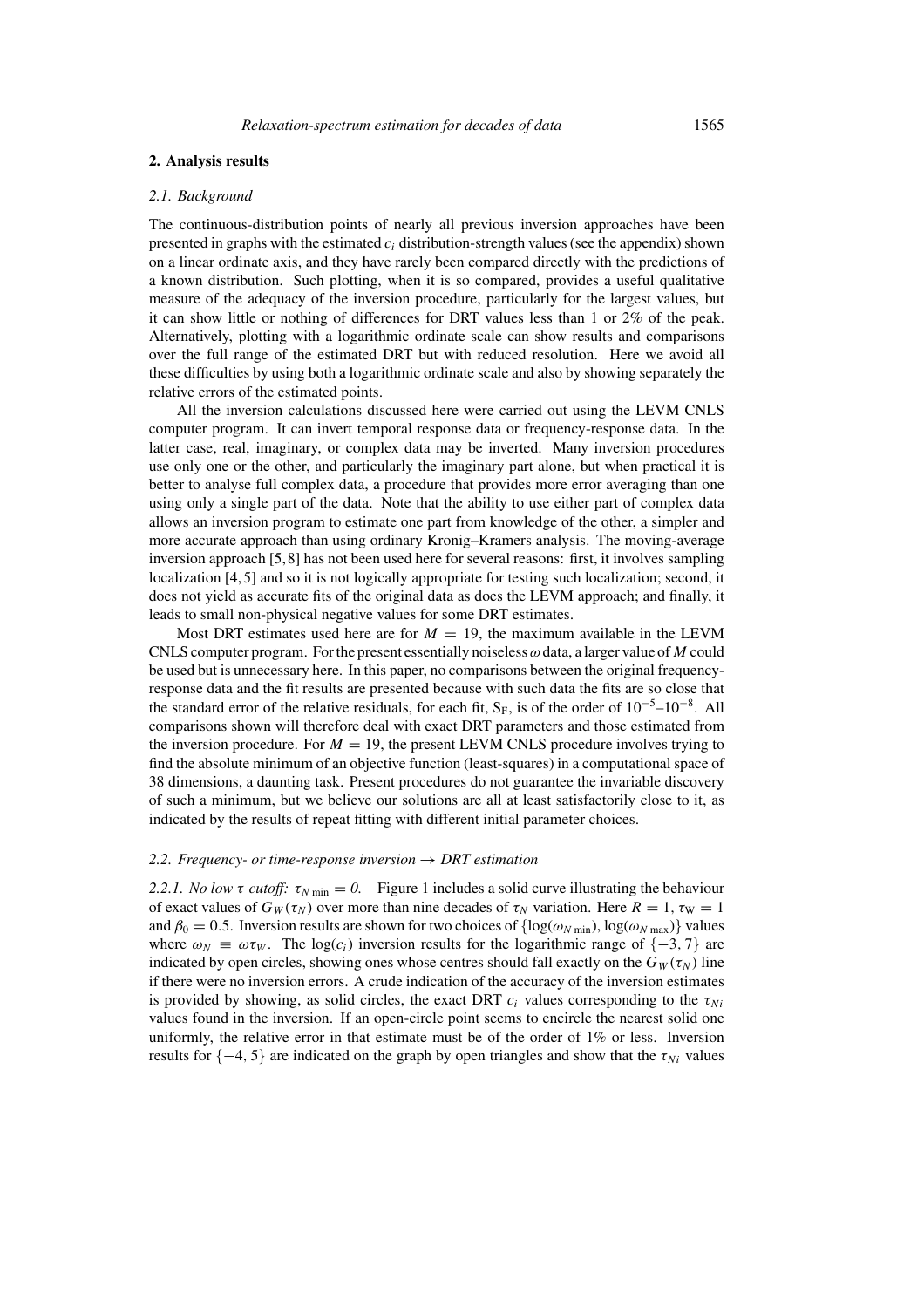

**Figure 1.** Comparison of the  $\beta_0 = 0.5$  KWW0 DRT without DRT cutoff with inversion estimates for two frequency ranges denoted by  $\{ \log(\omega_{N \min}, \log(\omega_{N \max})) \}$ . The solid symbols are exact KWW0 points and the open circles are the corresponding inversion estimates for the  $\{-3, 7\}$ range. The open triangles show the inversion estimates for  $\{-4, 5\}$ , but the corresponding exact points are omitted for this situation. The magnitudes of the exact relative errors of the inversions are shown by dashed curves. Here  $\tau_N \equiv \tau/\tau_W$  and  $\omega_N \equiv \omega \tau_W$ , where  $\tau_W$  is the characteristic relaxation time of the KWW0 model. Vertical solid and dashed curves show the positions of the  $A = 0$  and 1 sampling localization limits of equations (1) and (2).

are different, even in their overlap range, for the two  $\omega_{\text{max}}$  choices. In addition, the heavy dashed curve for the  $\{-4, 5\}$  situation shows the results of an inversion where it was assumed that the data involved an intrinsically discrete (not continuous) distribution. The results are clearly much more inaccurate than those shown for the continuous DRT approach. See the appendix for a discussion of these two procedures.

Much more instructive error assessment is provided by the lighter dashed curves in figure 1. These curves and those in the following figures were calculated by comparing the estimated  $c_i$ from an inversion with exact values,  $c_{Ti}$ , for the same  $\tau_{Ni}$  obtained from equation (3) using the value of R calculated from equation (4) with  $\tau_{N \text{ min}} = 0$  for no cutoff and  $\tau_{N \text{ min}} = 10^{-3}$  for all the cutoff results discussed below. We define the relative error here as  $E_{Ri} \equiv (c_{Ti} - c_i)/c_{Ti}$ . For simplicity, the logarithms of  $|E_{Ri}|$  are shown, but some sign changes appear in the neighbourhood of the 'V'-shaped regions of the curves. The error curves indicate that for both  $\omega_N$  ranges the exact relative errors are appreciably less than 1%, except near the two ends of the DRT. Since the rising parts of the two error curves on the left are spaced apart by two decades, reflecting the differences in their  $\omega_{N \max}$  values, it is clear that even without cutoff of the DRT  $\omega_{N\,\text{max}}$  plays a crucial role in determining the smallest value of  $\tau_N$  for which useful estimates of  $c_i$  can be obtained.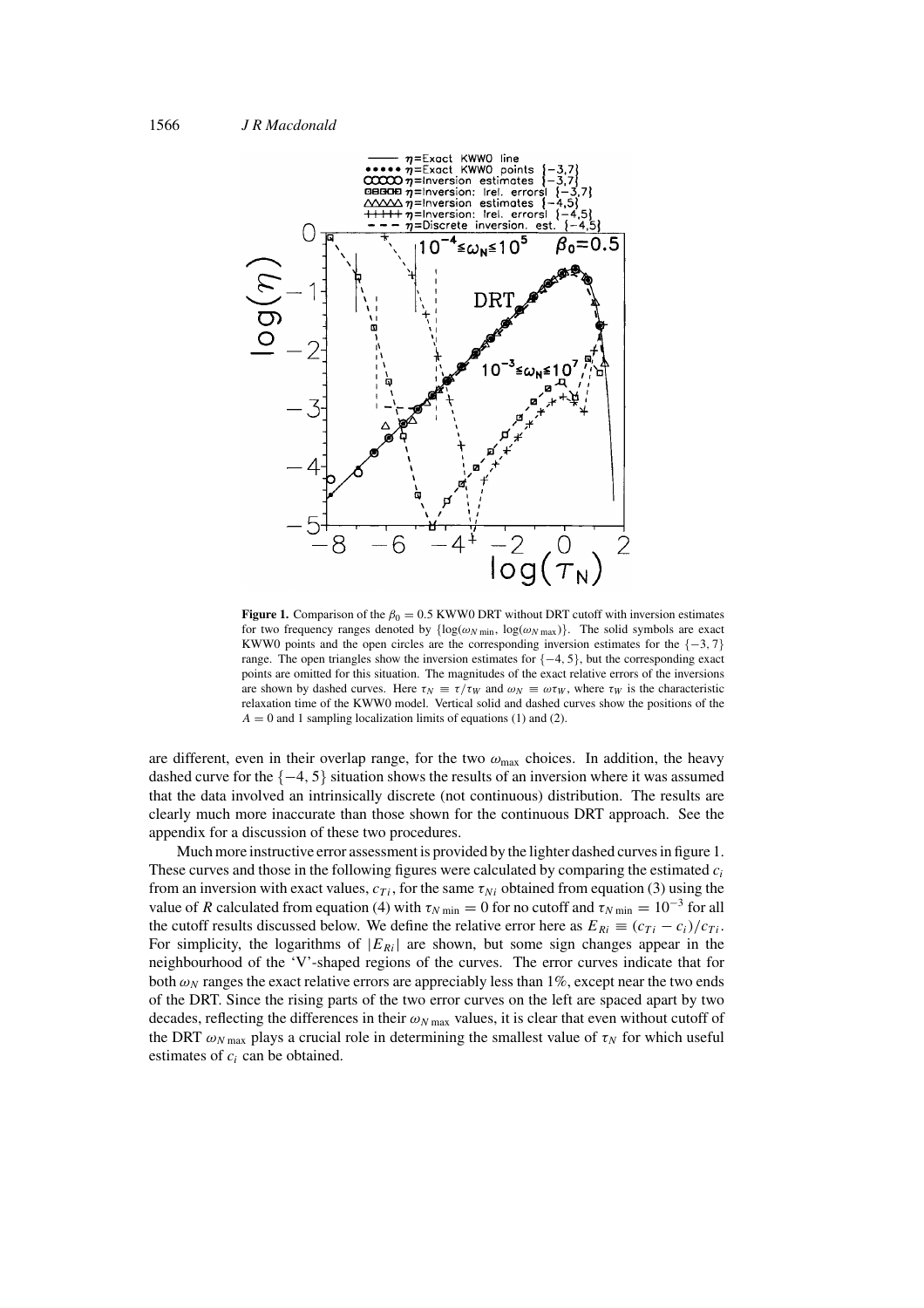The four short vertical solid ( $A = 0$ ) and dotted ( $A = 1$ ) lines on the left-hand side of the curves of figure 1 indicate the positions of the two types of sampling localization limits. We see that at the  $A = 1$  positions the relative estimation error is of the order of 1%, while it is somewhat larger than 10% for the less stringent  $A = 0$  choice. For the present DRT inversion procedure, we have thus quantified the effects of the two localization error choices in the low  $\tau$  region. There is clearly no abrupt or more rapid increase in error to the left of the  $A = 1$ lines, as implied by the work of Davies and Anderssen [4, 5]. Note that the error curves also show a rise near their right-hand sides, but the region where these rises occur is well within the  $A = 0$  and 1 limits associated with  $\omega_{N \text{ min}} = 0.001$ . It thus seems clear that such increasing errors arise from the effective cutoff (rapid decay towards zero) of  $G_W(\tau_N)$  for  $\tau_N > 1$ . Since it is possible that the CNLS inversion method may yield less accurate estimated results for such a rapid-decay region, it is particularly germane to consider the effects of an abrupt  $\tau_{\min}$ cutoff, such as that discussed in section 1 for  $G_W(\tau_N)$ . Although most of the rest of this paper deals with such situations, the following two figures demonstrate some of the strengths and weaknesses of the present inversion method for limited-range data without explicit DRT cutoff.

The rapid increase in relative error magnitude as  $\tau_N$  approaches  $\omega_{N \max}^{-1}$  or  $\omega_{N \min}^{-1}$  is readily explained. The present frequency-response data are themselves cut off and do not extend beyond  $\omega_{Nmax}$  or below  $\omega_{Nmin}$ , but the smallest (largest)  $\tau_{Ni}$  in the fit model is associated with a simple Debye frequency response (see equation  $(A.5)$ ), a response which is not abruptly terminated at  $\omega_{N \text{ max}}$  ( $\omega_{N \text{ min}}$ ) as are the data points. It is the inability of the present inversion model to adequately represent the abrupt cutoffs of the frequency-response data that necessarily leads to the errors shown here at the extremes of the  $\tau_N$  range. Since it is important to distinguish between limited frequency-range effects and those associated with  $\tau_N$  cutoffs, in order to test sampling-localization effects, we need to consider situations where one or the other dominates.

Figure 2 compares inversion errors for several data and quadrature-weighting choices. All except the curve with star symbols are for inversion of frequency-response data for the range shown on the figure. Further, all the results except the curve with triangle symbols involve variable quadrature weighting, appropriate for data involving either equally spaced fixed points on a logarithmic scale or free or fixed non-uniformly spaced points [11, 24]. The curve with triangular symbols involves both fixed, uniformly spaced  $log(\omega_N)$  points and a constant quadrature weight, e.g. [2, 3]; clearly a very poor choice here.

The results with + symbols are the same as those in figure 1 for the present range and involve inversion of the complex data: simultaneous fitting of both its real and imaginary parts. In the middle region, the results shown in the figure indicate that the real-part fit is appreciably more accurate than the complex one, and the imaginary-part fit is appreciably worse. These differences are not necessarily similar for other DRT estimates. A comparison of the complex fits with all  $\tau$  points free to vary (+ symbols) with those involving fixed, uniform logarithmic spacing (open square symbols) shows that in this instance the results are very similar, with the latter one slightly superior. Finally, essentially exact temporal data were generated using equation (5), and LEVM was used for inversion to estimate the DRT, again with variable weighting and all  $\tau$  points free to vary. Although there are appreciable differences in the accuracies of the bottom five curves of the figure, in the middle region their accuracies are all sufficiently high that the differences are not of major importance.

Values of  $10^5$  S<sub>F</sub>† found for the original fitting/inversion for the six situations involved in the present figure were about 2.7, 1.1, 5.8, 3.0, 1.6, and 0.28 in the order listed in the caption. The  $S_F$  of the fit which led to the very inaccurate open-triangle curve here is not substantially

 $\dagger$  S<sub>F</sub> = relative deviation of frequency-response data residuals.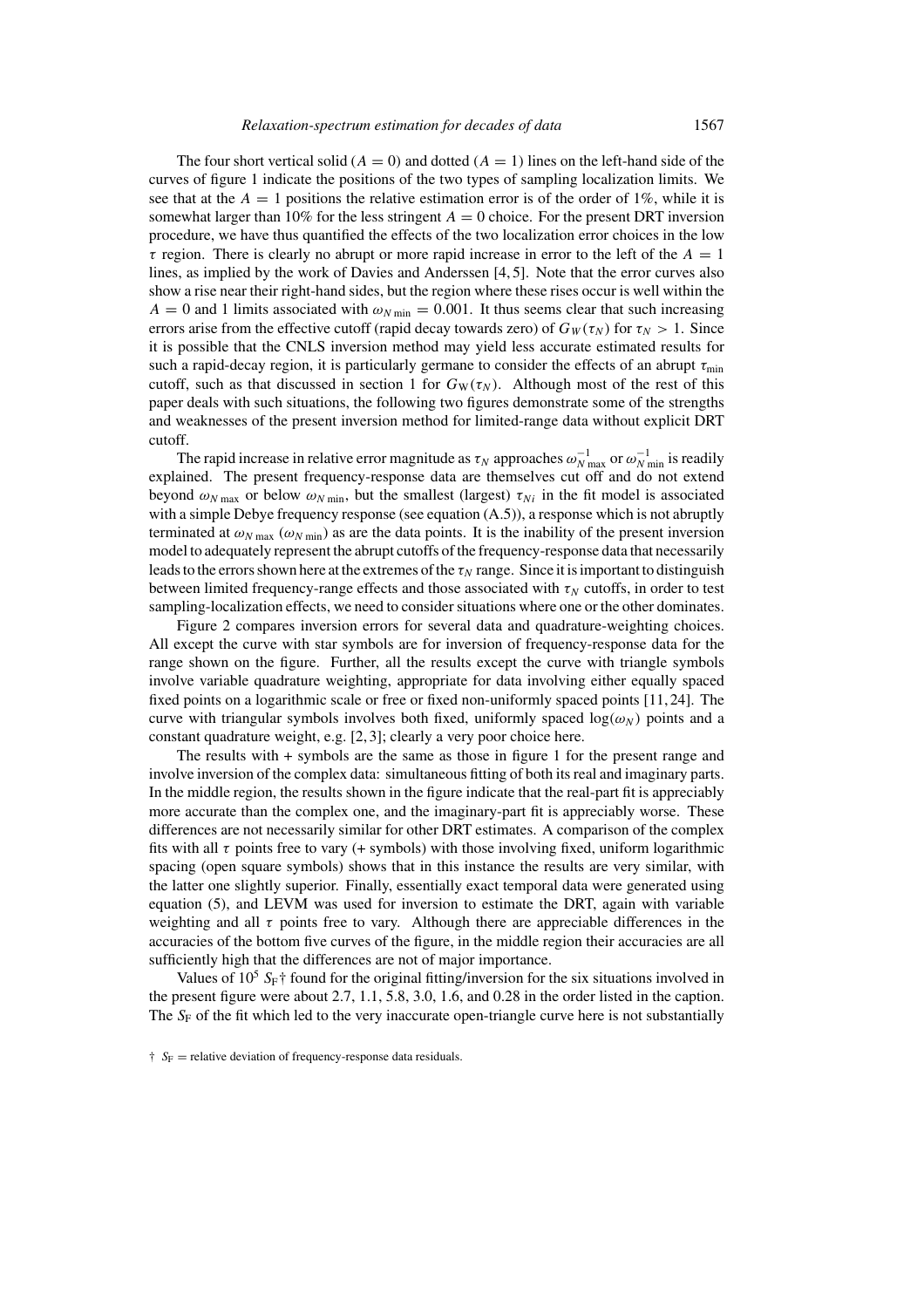

**Figure 2.** Comparison of the magnitudes of exact relative errors of no-cutoff DRT estimates for inversions of various different types of data without any added errors. The first five fits in the listing involve frequency-response data, and the last one is for stretched-exponential temporal response data. Results involving open-triangle symbols involve fixed, equally spaced  $\tau$  points with a fixed quadrature weight. All the other results involve the usual choice of variable quadrature weights appropriate for all LEVM inversions of continuous distributions.

larger than those of the other very much more accurate curves, and the very small  $S_F$  value for the star-symbol temporal inversion did not lead to appreciably better accuracy of the estimated DRT points shown than that of the other variable-weighting curves. Therefore, the value of  $S_F$ is not a good predictor of the accuracy of the associated DRT estimate, a result to be expected when ill-conditioning and ill-posed effects are present.

Although this paper is concerned primarily with DRT inversion errors arising from the effects of limited-frequency ranges and cutoff of the DRT used in calculating frequency-domain data sets containing no added errors, details of the dependence on  $M$  of errors in such inversion estimates have not been previously presented. Therefore, figure 3 shows such no-cutoff results for the  $\{-4, 5\}$  situation of figure 1. Results are presented for various values of M, both for the original, virtually exact frequency-domain data and for data to which independent, normally distributed, zero-mean proportional errors have been added to both the real and imaginary parts [12, 13].

These results for data with 1% random errors well illustrate the effect of ill-posed inversion. Notice that as  $M$  is increased for the no-added-error situation, the relative errors of the estimated DRT points generally decrease. On the other hand, with added 1% proportional errors in the data, the relative inversion errors generally increase in magnitude as  $M$  increases from 9 to 13 estimated points. Even with 11 points, however, the relative error magnitude of most points is still close to 1%, but when  $M = 13$  that of some middle-range points begins to approach 10%. The ubiquitous tradeoff between accuracy and resolution is evident here and suggests that for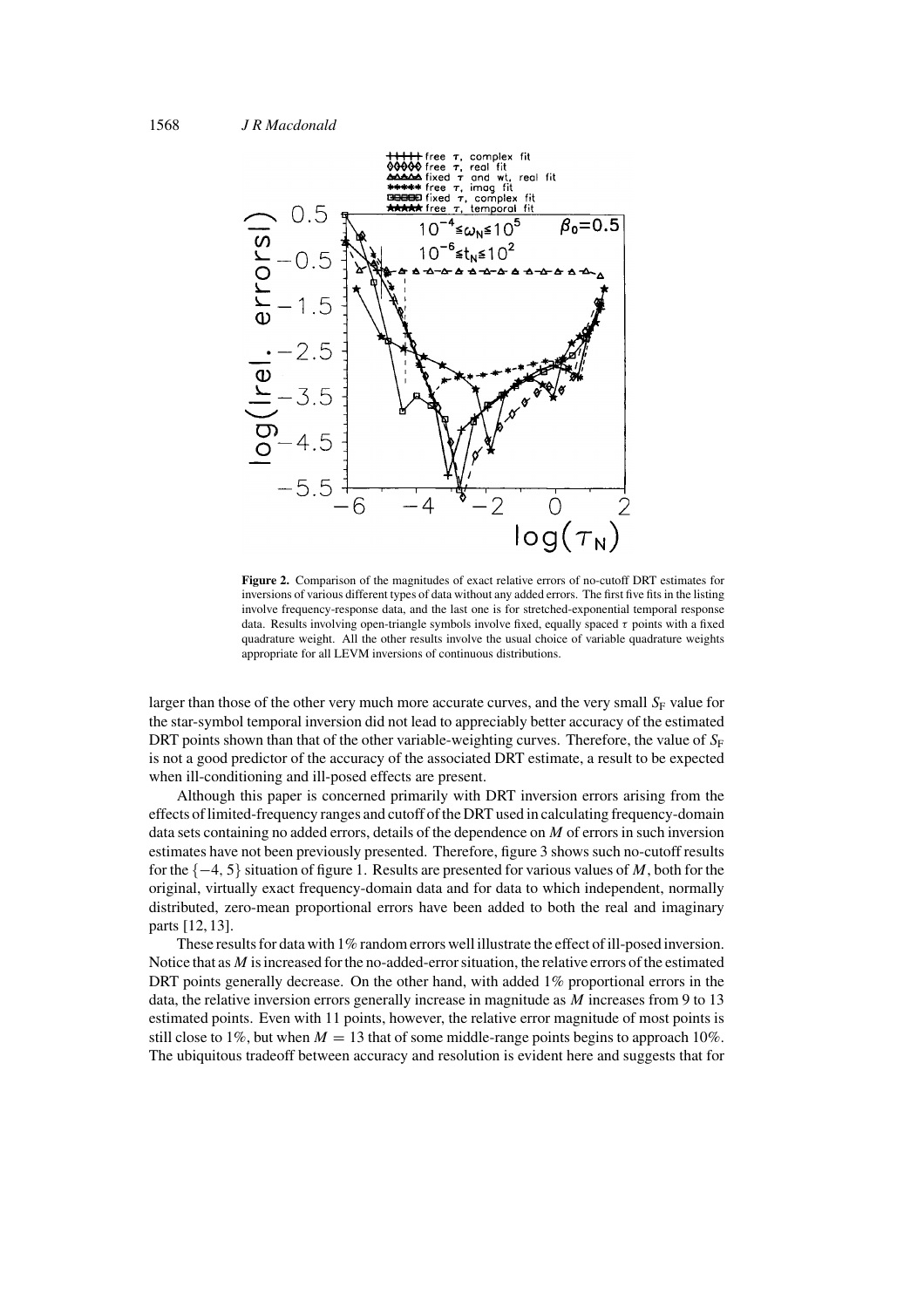

**Figure 3.** Comparison of the magnitudes of exact relative errors of no-cutoff DRT inversion estimates for frequency data without added errors and those with 1% random proportional errors added for various numbers of estimated DRT points, M.

the present 1%-error situation the value of M should be limited to 12 or less. Additional detailed inversion results for noisy data have been discussed in [12] and [13] and further inversion of noisy data for a more stringent data situation is presented below.

# 2.2.2. Low τ *cutoff:*  $\tau_{N \text{ min}} = 10^{-3}$

*No added noise.* Most of the subsequent inversion results are for data involving the equation (3) KWW0 DRT with cutoff so  $R \simeq 1.018$  16. Figure 4 is included to illustrate further the difference between fitting the data assuming a discrete DRT and that obtained by (correctly) assuming a continuous DRT. It shows results for two  $\{-4, 4\}$  cutoff situations, ones where the localization restrictions have no effects in the range shown. We compare the results of estimating the continuous  $G_W(\tau_N)$  by both a discrete approach (letter 'D' in the graph), where the distribution is assumed, *ab initio*, to be composed of discrete points, and for the continuous-distribution inversion approach (letter 'C'). Because the variable weighting is different for these two calculations, the estimated peak value of the discrete distribution is smaller than that of the continuous one by about a factor of 1.7. The direct difference curve is not shown, but its logarithmic absolute values decrease rapidly from about −0.01 at the left to about −0.4 over the rest of the range.

When one compares the estimated DRT-strength points at the lowest  $\tau_{Ni}$  values in figure 4 and in subsequent figures involving DRT cutoff at  $log(\tau_N) = -3$ , one sees that although these points do not agree with the corresponding exact ones, they lie appreciably below the exact DRT curve and indicate an approach towards zero caused by the abrupt cutoff. As discussed earlier, the present inversion approach cannot model a discontinuous cutoff change exactly, but it can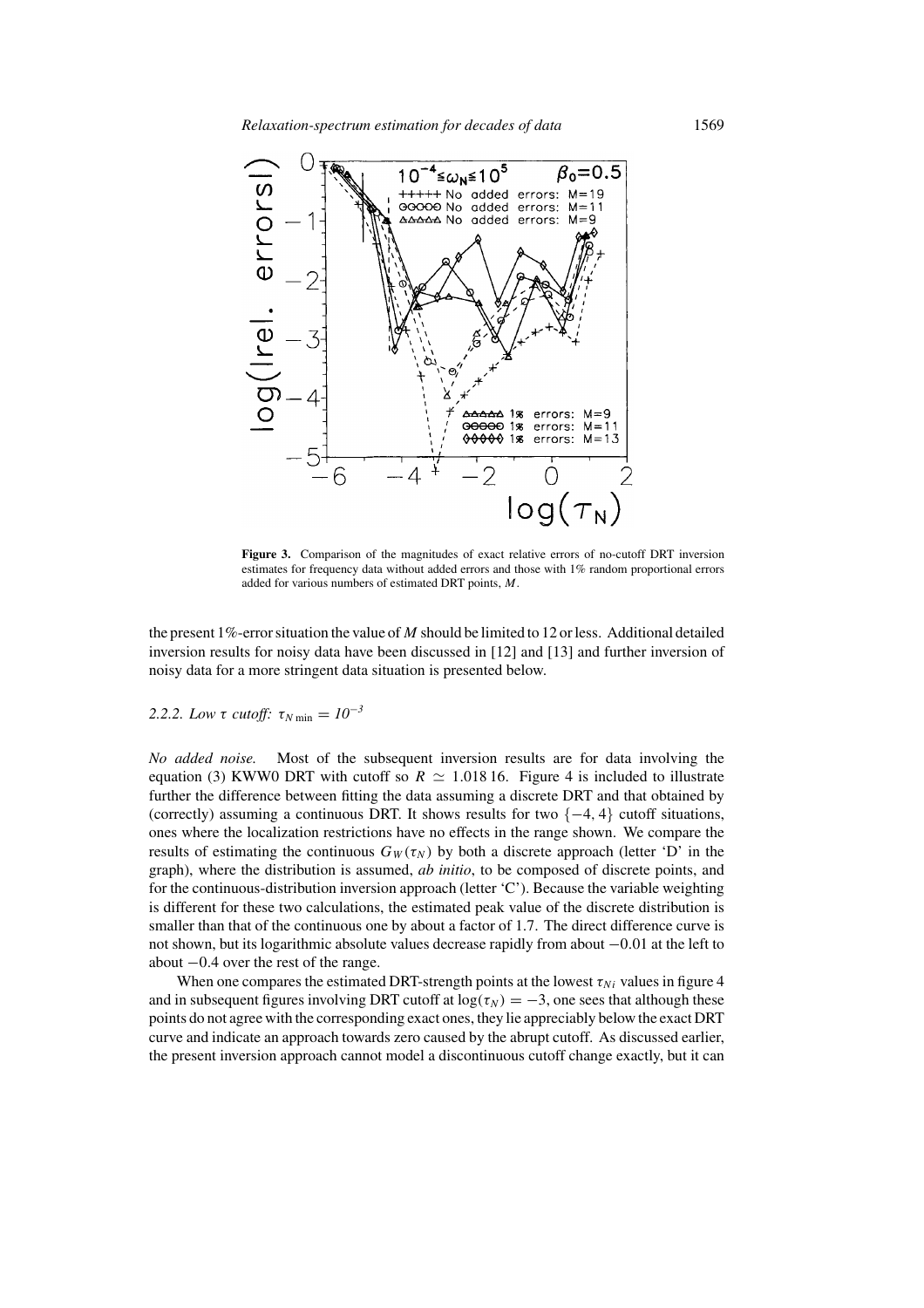

**Figure 4.** Inversion results for frequency-response data constructed from the exact continuous KWW0 DRT with a lower cutoff at  $\tau_N = 10^{-3}$ . Results are shown for the CNLS inversion method which assumes the distribution is continuous (C) and for the approach which assumes the DRT is discrete (D). The discrete points and the relative difference curve (between exact results and the discrete-inversion estimates) were scaled by normalizing the peak discrete estimate to equal that for the continuous DRT.

nevertheless suggest the presence of such an effect, one quite different from that appearing at the left extreme of the no-cutoff, limited-frequency range results depicted in figure 1 where the smallest  $\tau_{Ni}$  point lies above the DRT curve.

When the discrete-approach points of figure 4, indicated by the open triangles, are normalized to have the same peak value as the continuous ones, the logarithm of the absolute values of the resulting differences, plotted with open-square symbols, shows that even then the differences are much larger than the C ones, except near the edges of the graph and near the zero crossover point at the peak. It is thus clear that even with the same peak normalization there are significant differences between the results of the D and C approaches, indicating that it is a poor approximation to use the former for continuous-distribution situations [11, 12]. Incidentally, it has been shown elsewhere  $[11-13]$  that comparison of the results of the two approaches, both with two or more different values of M, allows unequivocal identification of the type of distribution present.

Figure 5 presents more details about fitting results for the  $\{-4, 4\}$  range choice with cutoff. Although this choice does not lead to any sampling localization limits within the  $\tau_N$ range shown, we nevertheless see characteristic rises in the estimated relative error at the  $\tau_N$ extremes. Just as sampling localization involves a finite frequency range which sets limits on the  $\tau$  range over which inversion results may be significant, it is evident that a DRT that is only non-zero over a finite  $\tau$  range leads to analogous limits on the significant inversion range, limits which seem to be, from figure 5, somewhat less than one-half a decade at either end of the DRT. It thus appears that cutoff limitations may dominate sampling-localization limits, and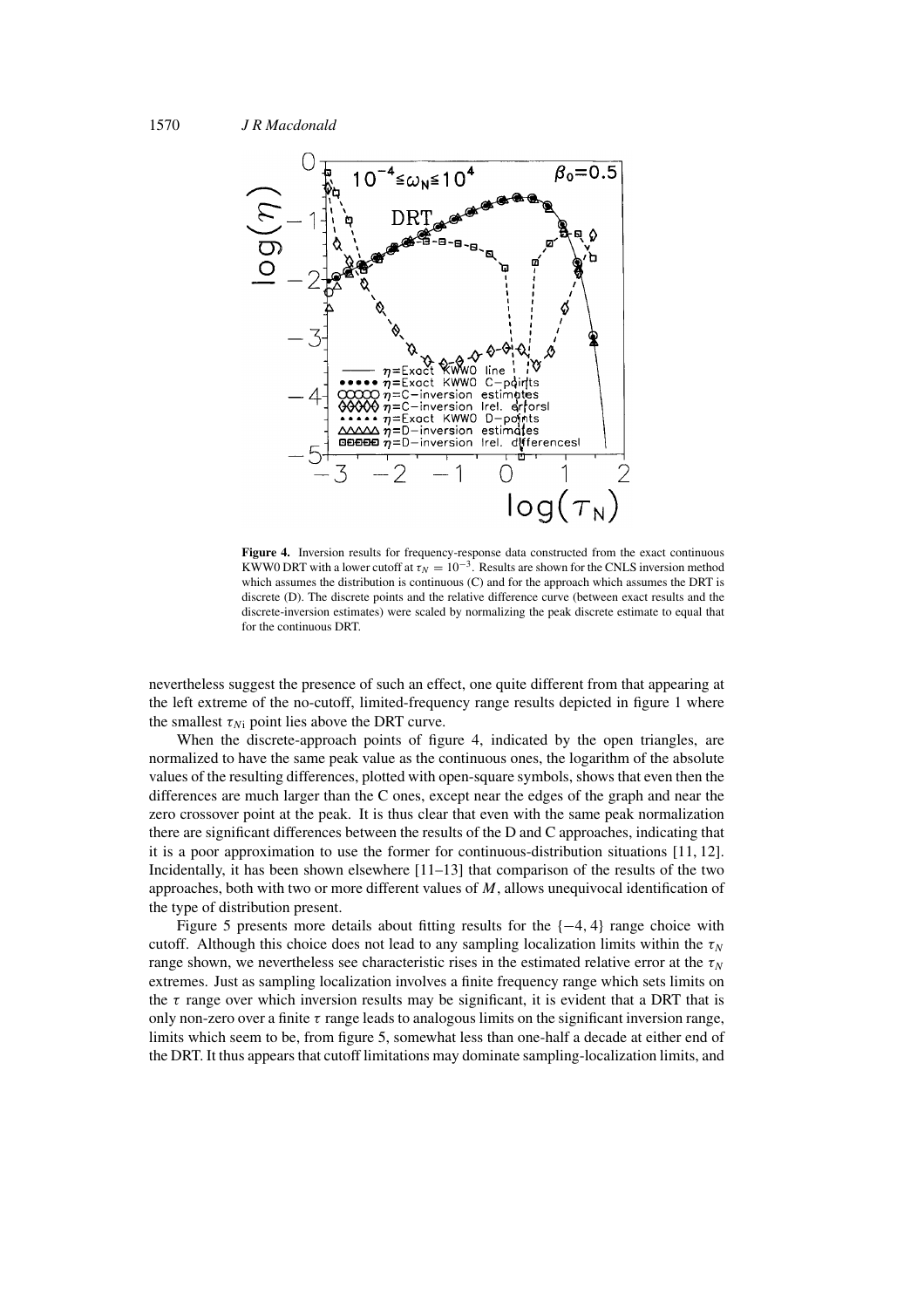

**Figure 5.** Comparison of various uncertainty/error measures for the inversion of the {−4, 4} cutoff DRT. The RSD associated with the inversion are compared with the magnitudes of the actual relative errors of the inversion and to the magnitudes of the relative residuals of a fit of estimated inversion points to the exact model. Three low-end points and two high-end ones were omitted, and the fit relative residuals have been scaled up by a factor of 10.

when they do, the range over which a good inversion estimate of the DRT is possible is nearly a decade shorter than the extent of the DRT itself, at least for DRTs similar to the KWW0.

A curve showing the relative standard deviations (RSD) of the estimated  $c_i$  DRT strength parameters of the frequency-response inversion fit is included in figure 5. In addition, a relative-residual curve is presented for a direct fit of the 14 middle-range parameter values to the KWW0 model with cutoff, the one used to generate the original frequency-response data. For this fit, we allow the R and  $\tau_W$  parameters of the model to be free variables. Here the ordinate values have been increased by a factor of 10 and the three smallest  $\tau$  points and the two largest  $\tau$  ones were omitted. We see that for fitting with most of the boundary-error points omitted, the fit relative residuals are much smaller than the original relative errors and the RSDs of the inversion estimates.

The parameter estimates obtained from the  $M = 14$  LEVM fit to the KWW0 model involving both equations (3) and (4) with cutoff were  $R \simeq 1.00081$  and  $\tau_W \simeq 0.9981$ , values which were both unity for the exact KWW0 cutoff model used to calculate the frequency response. We define  $S_{F\tau}$  as the RSD of the residuals for a fit of DRT points obtained from inversion to a DRT model, here that of equation (3). The present fit also led to an estimate of the mean over the distribution,  $\langle \tau_N \rangle_{CO}$ , of 2.036 321 and to a value of  $S_{F\tau}$  of about 0.0022. When the mean value is divided by 2, the value for the DRT without cutoff, one obtains 1.018 162, essentially identical with the R value following from equation (3) with  $\tau_{N \text{ min}} = 10^{-3}$ , thus indicating a means of calculating  $\langle \tau_N \rangle$  for cutoff situations from non-cutoff results. A fit of the same 14  $c_i$  estimates to the model without cutoff (equation (3) alone) led to the same  $\tau_W$ estimated value as with cutoff but to  $R \simeq 1.018 989$ . When this value is divided by 1.00081,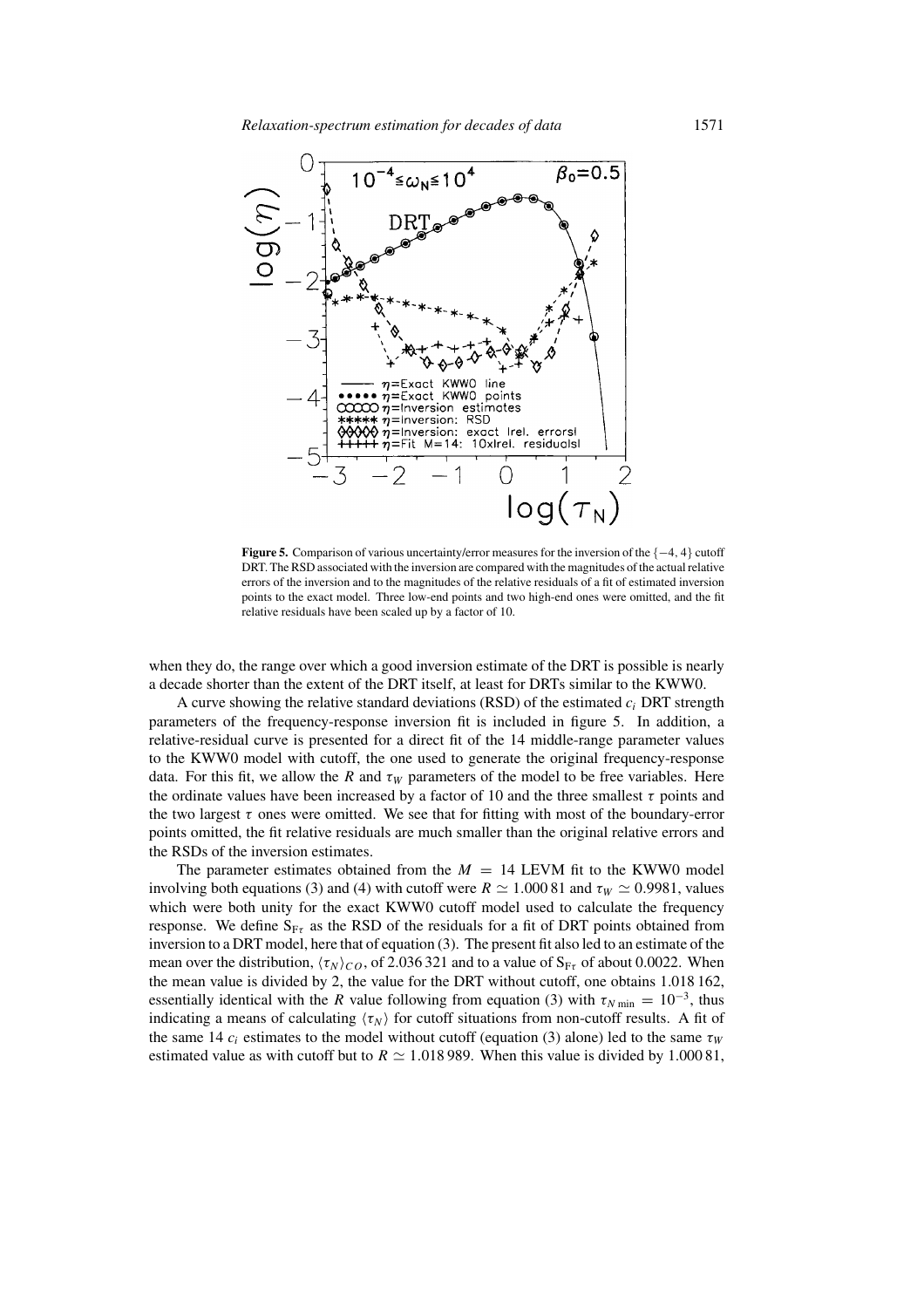

**Figure 6.** Inversion results for the {−3, 3} cutoff DRT for comparison with the larger-range ones of figure 5. An  $A = 1$  localization limit is shown here by the vertical dashed line.

one obtains 1.018 164, the correct value, showing the consistency of the results.

Figure 6 for  $\{-3, 3\}$  involves an  $A = 0$  localization limitation at the left axis and an  $A = 1$  one shown by the dashed vertical line. The relative error curve is quite close to that of figure 5, where no such limitations apply, but its points are actually somewhat smaller here for  $log(\tau_N) < -1.5$ . It thus appears that there is no localization limitation here, and the rise at the left is dominated by  $\tau$  cutoff. The KWW0 model-fit curve here involves omission of only two left points and one right one, and its relative residuals are consequently larger than those of figure 5 because the present fit includes more of the high-error boundary-region points than the figure 5 one.

Figure 7 involves an  $\omega$  range that leads to sampling localization limits which fall mostly to the right of the left region where cutoff is significant. It is evident that for this case quite small error estimates are obtained for the region between the low  $\tau A = 0$  and 1 limits. Thus the  $A = 1$  limit is not dominant here, as it is for the two no-cutoff cases shown in figure 1. The present results suggest that for abrupt cutoff, the limitation arising from such cutoff is again of primary importance, as it is in the results of figures 4–6. Nevertheless, comparison of the error curves of figures 6 and 7 show that in roughly the region  $-2.5 < \tau_N < -1$  the figure 7 relative errors are larger than those of figure 6.

Further, the figure 7 RSD curve lies appreciably higher than that for figure 6 and its values are much poorer estimates of the actual relative error than those in figure 6. The open-square curve shows RSD results when the left DRT point parameters,  $\{\tau_{N1}, c_1\}$ , were held fixed during the inversion (but not eliminated). Only for  $log(\tau_N)$  less than about  $-1.3$  do the RSD estimates fall below the original inversion RSD predictions, thus showing the effect of uncertainty in the lowest DRT point. Incidentally, after inversion with all  $\{\tau_{Ni}, c_i\}$  points taken as free parameters of the fit, the usual case here, one finds that if all the resulting  $\tau_{Ni}$  estimates are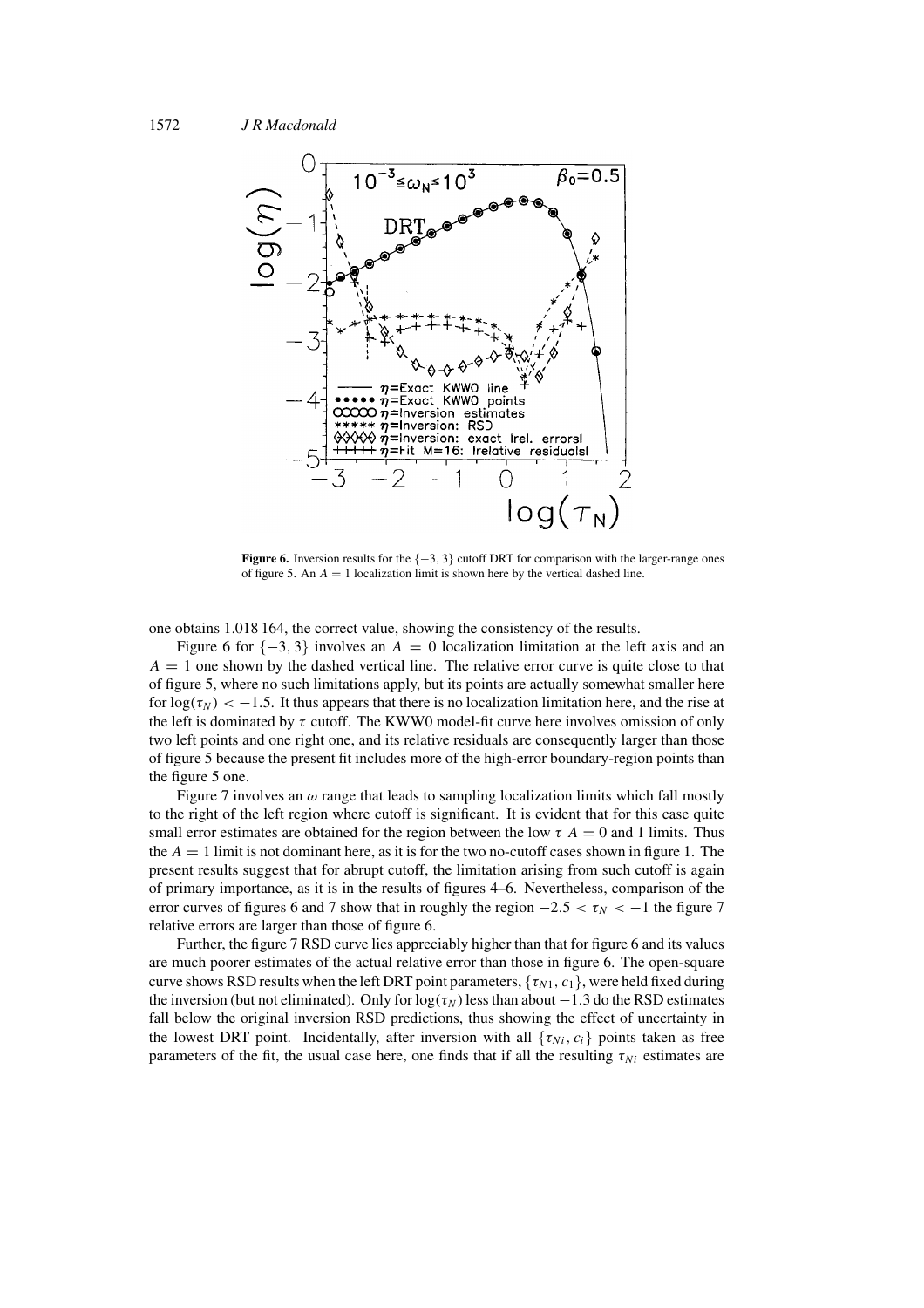

**Figure 7.** Inversion results for the cutoff DRT for the narrow range {−2, 1.7}. Two samplinglocalization vertical lines are shown.

held fixed, a further inversion shows that the RSD estimates for the full  $c_i$  set all fall to the order of  $10^{-5}$ , although the  $c_i$  estimates themselves remain essentially unchanged. Thus, RSD estimates should not always be trusted! Although the  $A = 1$  criterion is not directly applicable here, the present limited  $\omega$  range increases the figure 7 errors very considerably compared with those of figures 5 and 6. If the  $\tau$  region over which a DRT is expected to be significant is at least roughly known, it therefore seems prudent to make measurements over a range of about  $(10\tau_{\text{max}})^{-1} \leq \omega \leq (\tau_{\text{min}}/10)^{-1}$  if convenient, or at least over  $(\tau_{\text{max}})^{-1} \leq \omega \leq (\tau_{\text{min}})^{-1}$ , the  $A = 0$  criterion.

*Added noise.* Although the effects of added noise on inversion for a situation without DRT cutoff are discussed above for figure 3, the data and DRT-inversion problem are much more stringent for the figure 7 results just considered. Thus, it is of interest to investigate inversion for this situation when the data contain added random errors. As in the noisy results shown in figure 3, we use normally distributed random errors proportional to the magnitudes of the real and imaginary components of the  $I(\omega)$  data [5,25]. We shall use noise magnitudes,  $\alpha$ , of both 1% [12] and 4% [5]. Then the population mean of  $S_F$  should approach  $\alpha$  as the number of independent-error fits increases [12, 25]. Another method for inversion of noisy data, one which has some elements of similarity to that of this paper, appears in [26]. Since it has been found that a KWW response model can fit some measured immittance spectroscopy data with an  $S_F$  appreciably smaller than 1% [16], the present KWW0 fit/inversions of synthetic frequency-response data with 1% or greater random errors provide a realistic picture of what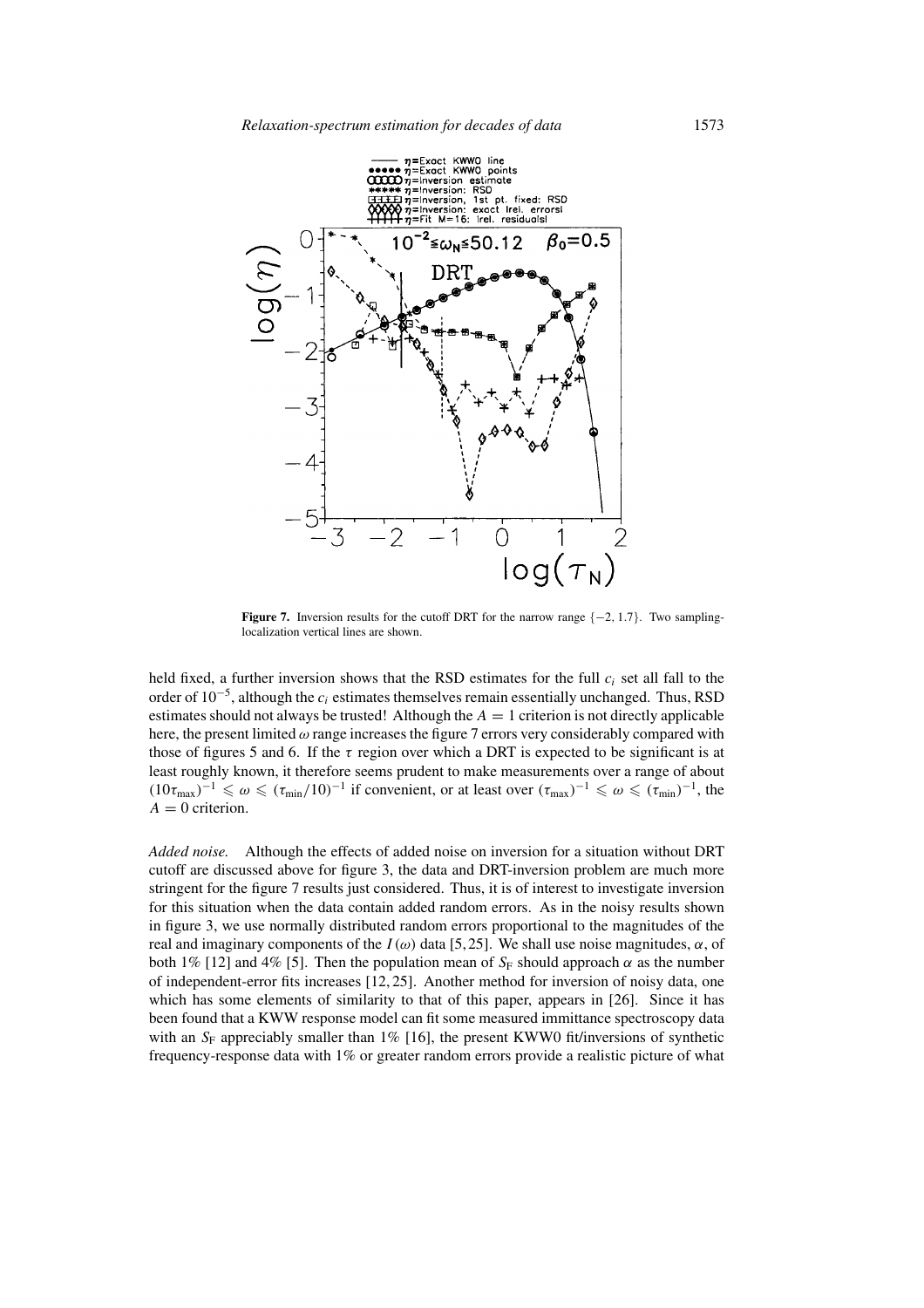

**Figure 8.** Complex plane plots of exact  $I(\omega_N)$  model response and of  $I(\omega_N)$  with 4% random Gaussian errors. For the latter, the points are connected by a line to guide the eye.

might be possible for comparable experimental data.

Figure 8 is a complex-plane plot of the imaginary and real parts of the  $I(\omega)$  noisy data with  $\alpha = 0.04$ . As in figure (7), we use  $10^{-2} \le \omega_N \le 50.12$ , a narrow data range compared with that of the cutoff DRT. In this figure, which involves different vertical and horizontal scales in order to show the errors more clearly, lines connecting the 186 data points are included. It is evident that the errors are appreciable, especially at the right, low-frequency region, and that those for the real and imaginary points appear to be independent, as they should.

Figure 9 shows inversion results for  $\alpha = 0.01$  and  $M = 7$  and 8. For the present set of random errors,  $S_F$  decreased from about 0.012 for  $M = 5$  to about 0.009 59 for  $M = 6$  and reached a minimum of about 0.009 29 for  $M = 8$ . The figure suggests that the  $M = 7$  results are somewhat better than those for  $M = 8$ . Note that the smallest  $\tau$  point of both inversions lies above the correct value, an indication that the limited high-frequency cutoff dominates that of the DRT, different from the no-noise results of figure 7. Actual fits of these inversion results to the DRT model, both with the lowest  $\tau$  point eliminated, led to  $S_{\text{Fr}} \simeq 0.017\dagger$  and 0.048 for  $M = 7$  and 8, respectively. The parameter estimates for the six  $M = 7$  points were  $R \simeq 1.001$ ,  $\tau_W \simeq 1.04$  and  $\beta_0 \simeq 0.509$ , showing some error amplification arising from inversion. When an inversion fit with  $M = 9$  was attempted, two  $\tau$  became equal, a degeneracy that precludes any useful value of  $M > 8$  for this data set when the  $\tau_N$  parameters are free. Although  $M = 9$  or larger M results could be found with fixed rather than free  $\tau_N$  values (see below), no improvement in estimating DRT model parameter values resulted.

Figure 10, for the  $\alpha = 0.04$  situation, presents a log-log plot of the noisy  $|I''(\omega_N)|$  data, as well as  $G_W(1/\tau_N)$  DRT results, where the relation  $\omega_N = 1/\tau_N$  has been employed. An approximate equation

$$
G_{\rm W}(1/\tau_{\rm N})=(2/\pi)|I''(\omega_{\rm N})|
$$

was proposed long ago [27], and variants of it have been employed in the present area [28], so it is of some interest to compare these quantities for the present situation. We see that neither the peak values, after accounting for the log( $2/\pi$ )  $\simeq -0.2$  factor, nor the shapes of the curves are very close, indicating that equation (6) is a poor approximation for data of the present type.

For  $\alpha = 0.04$ , S<sub>F</sub> values of 0.0493, 0.0436, 0.0434, and 0.0433 were obtained as M increased from 4 to 7 with free  $\tau_N$  parameters. Degeneracy set in for  $M > 7$ , but fits could be

 $\uparrow S_{Fx}$  RSD of DRT-fit residuals ( $x = \tau$ ), or those of temporal data-fit residuals ( $x = t$ ).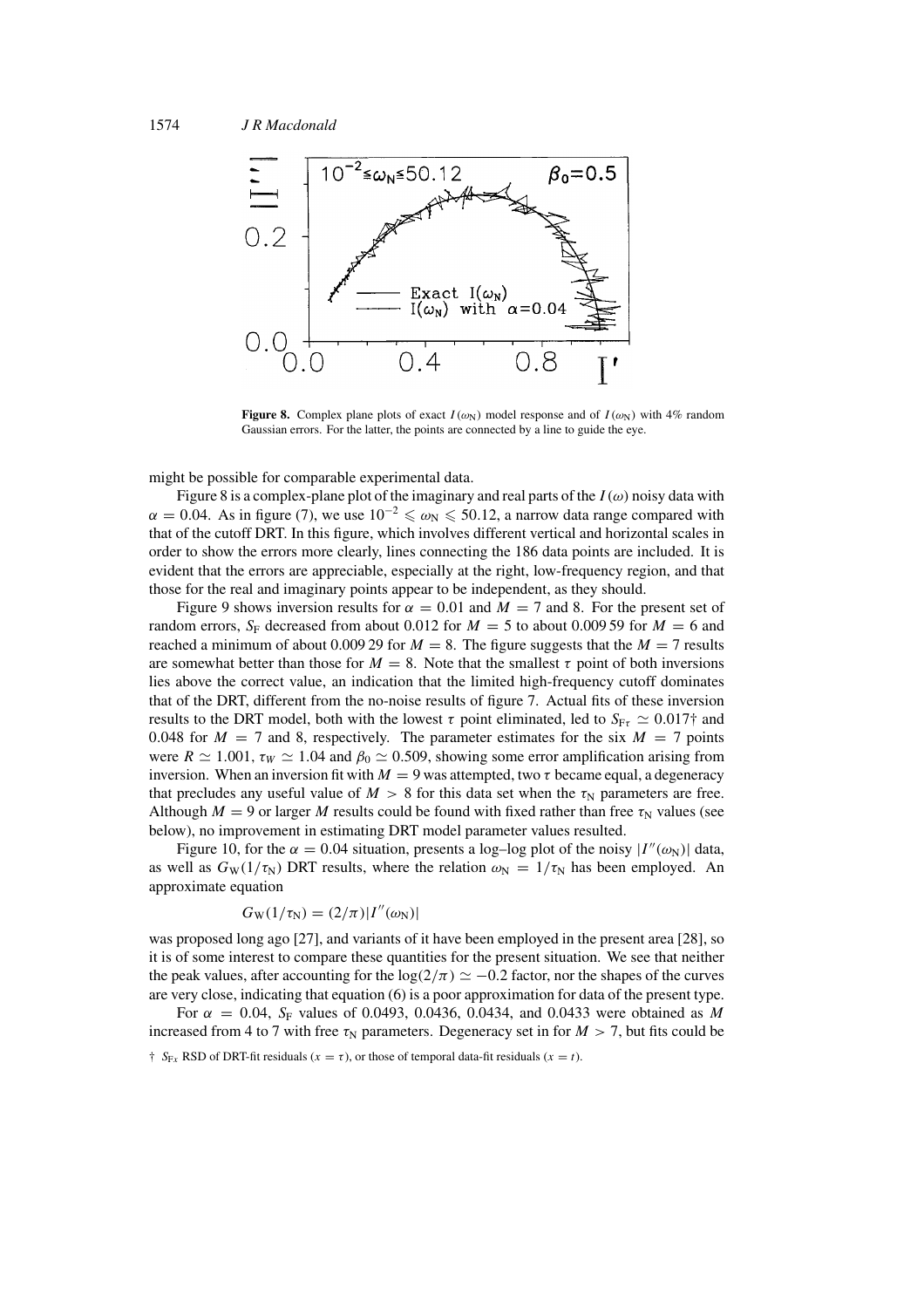

**Figure 9.** Log–log comparison of exact values for the KWW0 DRT with  $M = 7$  and 8 inversion estimates obtained using limited-range frequency-response data containing 1% errors. The DRT is cut off at  $\tau_N = 10^{-3}$  as in figure 7 and also for the results of figures 10 and 11 below.



**Figure 10.** Comparison of log-log  $|I''(\omega_N)|$  response containing 4% random errors with the corresponding exact KWW0  $G_W(1/\tau_N)$  DRT and with  $M = 7$  and 9 inversion estimates for the noisy data. These DRT results were converted to the  $\omega_N$  scale using  $\tau_N \to \omega_N = 1/\tau_N$ .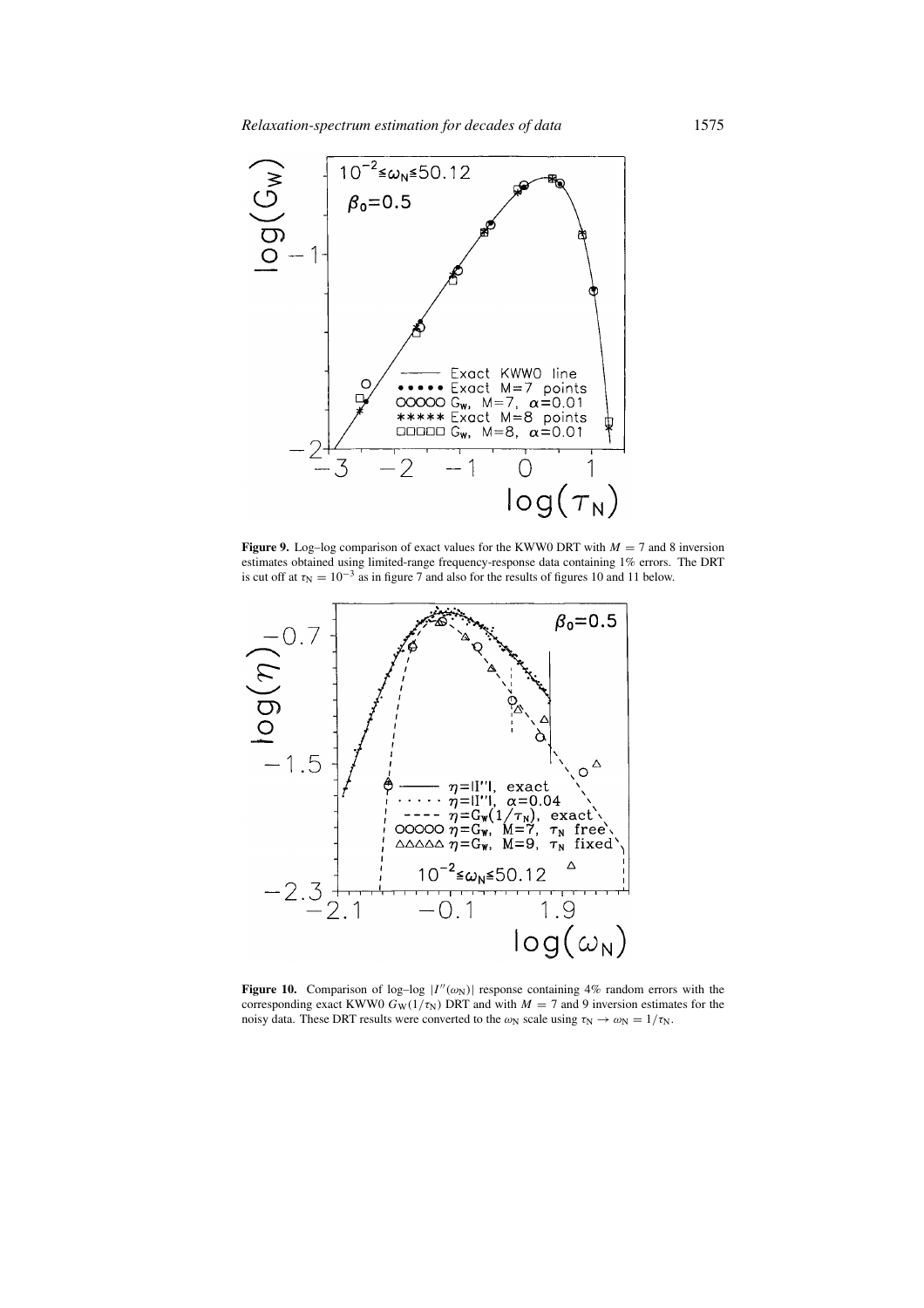

**Figure 11.** Log–log comparisons using data with 4% errors for fixed  $\tau_N$  inversions with  $M = 7$ and 9. Tikhonov regularization inversion points are also shown for  $M = 9$  and 12.

obtained with larger M values for fixed  $\tau_N$  values distributed evenly on a log scale. Figure 11 includes such  $M = 7$  and 9 results. LEVM fitting of the inversion points to the KWW0 DRT with R,  $\tau_w$ , and  $\beta_0$  free, led to  $S_{F\tau}$  values of 0.139 and 0.564 for  $M = 7$  and 9, respectively. When the smallest two  $\tau_N$  points were omitted, these values reduced to 0.022 and 0.039. But note that the first of these is for only five points and the second for 7. Further, another fit with  $\alpha = 0.04$  but with a different choice of random numbers led to an appreciably larger  $S_{F\tau}$  value for  $M = 7$  than that given above.

It is of interest to compare  $M = 7$  inversion results, with all the  $\tau_N$  points fixed rather than free, as in the above  $M = 9$  situation and to see if it is possible to obtain a larger number of significant inversion points in order to provide increased resolution. Figure 11 compares fixed  $\tau_N$  M = 7 and 9 results for  $\alpha = 0.04$ . We see that here the M = 7 points are appreciably closer to the exact results than those shown in figure 10. With all seven points,  $S_{F\tau} = 0.021$ , and the R,  $\tau_{\text{W}}$  and  $\beta_0$  estimates for the  $M = 7$  fits were 1.018, 0.960, 0.495, and 1.024, 0.991, 0.492, for the free and fixed  $\tau_N$  inversions, respectively. Evidently, the estimates of the DRT parameters are both quite good and are comparable for these fits.

The  $M = 9$  open-triangle points in figure 11 are only reasonable for the larger five  $\tau_N$  values, so using  $M = 9$  has led to fewer significant points than were obtained with the  $M = 7$  fixed  $\tau_N$  inversion. Since LEVM allows Tikhonov regularization to be carried out for fixed  $\tau_N$  situations, however, we have applied it, using second-order regularization, a choice which proved to be superior to first- or third-order analysis. Results for the  $M = 9$  optimum regularization parameter value, 0.85, are shown by the open-square symbols in figure 11. Fitting of these regularization results yielded  $S_{F\tau} = 0.0447$ ,  $R = 1.025$ ,  $\tau_W = 0.960$  and  $\beta_0 = 0.491$ , slightly inferior to the  $M = 7$  results. Figure 11 also shows regularized results for  $M = 12$ , ones involving the larger regularization parameter value of 2.68. Here,  $S_{\text{F}\tau} = 0.069$ ,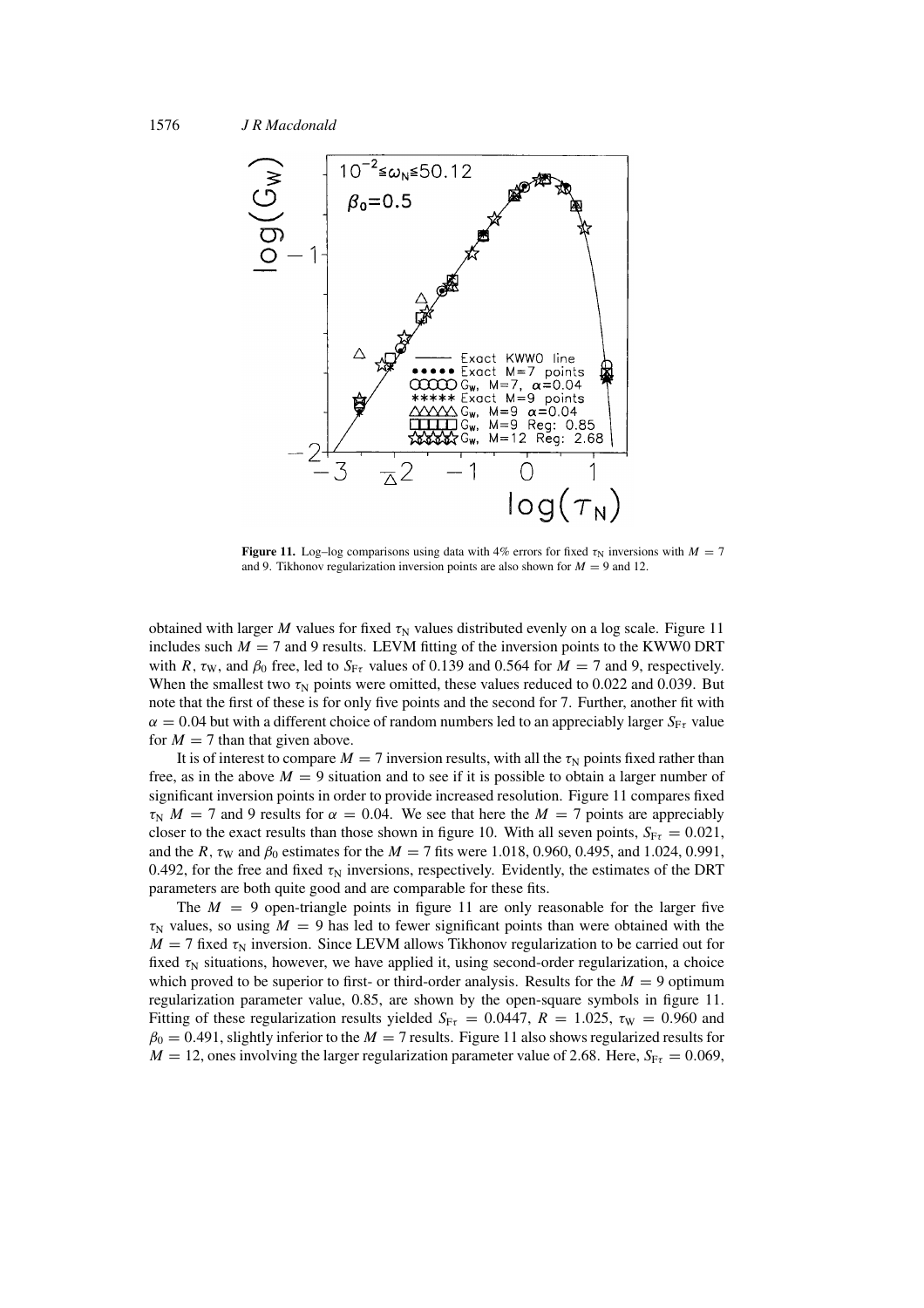$R = 1.028$ ,  $\tau_{\text{W}} = 0.943$  and  $\beta_0 = 0.490$ . With the two lowest  $\tau_{\text{N}}$  points omitted, the fit yielded  $S_{F\tau} = 0.042$ ,  $R = 1.016$ ,  $\tau_W = 1.012$  and  $\beta_0 = 0.500$ , better 10-point DRT parameter estimates than obtained from the  $M = 7$  inversions without regularization.

What do these noisy-data inversions tell us? First, that with  $\alpha = 0.01$ , we can expect for limited-range data to obtain seven to eight meaningful inversion points using free  $\tau_N$ parameters, more than enough to identify the underlying DRT if it corresponds to one whose shape and analytical expression are known or can be determined. Earlier work with a different DRT and no appreciable data-range limitation showed that at least 12 significant points could be obtained for the present  $\alpha = 0.01$  situation [12]. Surprisingly, one can also often obtain six or seven significant points for the present data situation even when  $\alpha = 0.04$ , an appreciably larger error level than is common in the immittance spectroscopy area.

Finally, for limited-range data of the present type the above results indicate that optimum Tikhonov regularization with a larger value of  $M$  than that used without it can lead to good estimation of KWW0 DRT parameters as well as higher resolution. Nevertheless, when the object is DRT identification and quantification, the main purpose of inversion, it is best to use the present free  $\tau_N$  approach for the best accuracy until noise limits the maximum M that is practical with this inversion procedure. Using regularization will eventually reduce the accuracy of inversion estimates and increase the uncertainty of DRT identification, however, even for wide-range data.

#### *2.3. DRT estimates* → *temporal response*

Once an inversion of frequency-domain data has been carried out, the LEVM program may be used to calculate the associated temporal response by using the resulting DRT point estimates in equation (A.6) of the appendix. This simple and straightforward procedure, implemented in LEVM, allows one to generate temporal response over any range and with as many points as desired, but points outside the range  $\tau_{min} \leq t \leq \tau_{max}$ , either defined by the DRT range or by the  $A = 0$  choice of equations (1) and (2), will generally be inaccurate, as illustrated below. Note that although inversion of a continuous distribution is an ill-posed problem, the use of the resulting DRT points in calculating temporal response is not ill-posed, and one may expect to obtain time-domain point estimates that may be more accurate than the DRT points themselves.

After one calculates the temporal response one may compare it with that expected from the DRT model. Here that is given by the stretched-exponential expression of equation (5) with  $\beta_0 = 0.5$ . For present purposes, we will not combine equations (4) and (5) but use equation (5) for fitting with  $\phi(0) = R$ ,  $\tau_W$  and  $\beta_0$  all taken as free parameters. Exact DRT point values should then yield fit estimates of  $R = 1$  for data without cutoff,  $R \simeq 1.018$  163 79 for  $\tau_{N \text{ min}} = 10^{-3}$ , and 1 and 0.5 for the other two parameters. We shall define the S<sub>F</sub> of temporal fits of the present type as  $S_{\mathrm{F}t}$ .

The results of fitting to equation (5) are shown in figure 12 and lead to virtually the same relative residual curves for both the two disparate  $\omega$  ranges, in spite of their appreciably different DRT relative-error curves. Only for  $log(t_N) \lesssim -2.4$  can one see infinitesimal differences. The parameter estimates found from the  $\{-4, 4\}$  fit were  $R \simeq 1.0159$ ,  $\tau_W \simeq 1.0038$  and  $\beta_0 \simeq 0.5004$ , with S<sub>Ft</sub>  $\simeq 0.002$ , while those for  $\{-2, 1.7\}$  were 1.018 159, 1.000 01 and 0.500 001, respectively, with  $S_{\text{Ft}} \simeq 4 \times 10^{-6}$ , a very accurate fit. Note that the  $t_N$  range for this case has been extended on the low side by about 1.3 decades beyond the  $A = 0 \tau_{N \text{ min}}$ limit. It is significant that its exact relative error curve melds with that for the {−4, 4} case for  $t_N$  values smaller than this limit.

Let us define the relative error for the temporal domain as  $E_R(t_{Ni}) = [\phi(t_{Ni}) - \phi(t_{Ni})]$  $\phi_T(t_{Ni})/\phi_T(t_{Ni})$ , where  $\phi(t_{Ni})$  is a value calculated from frequency-response DRT inversion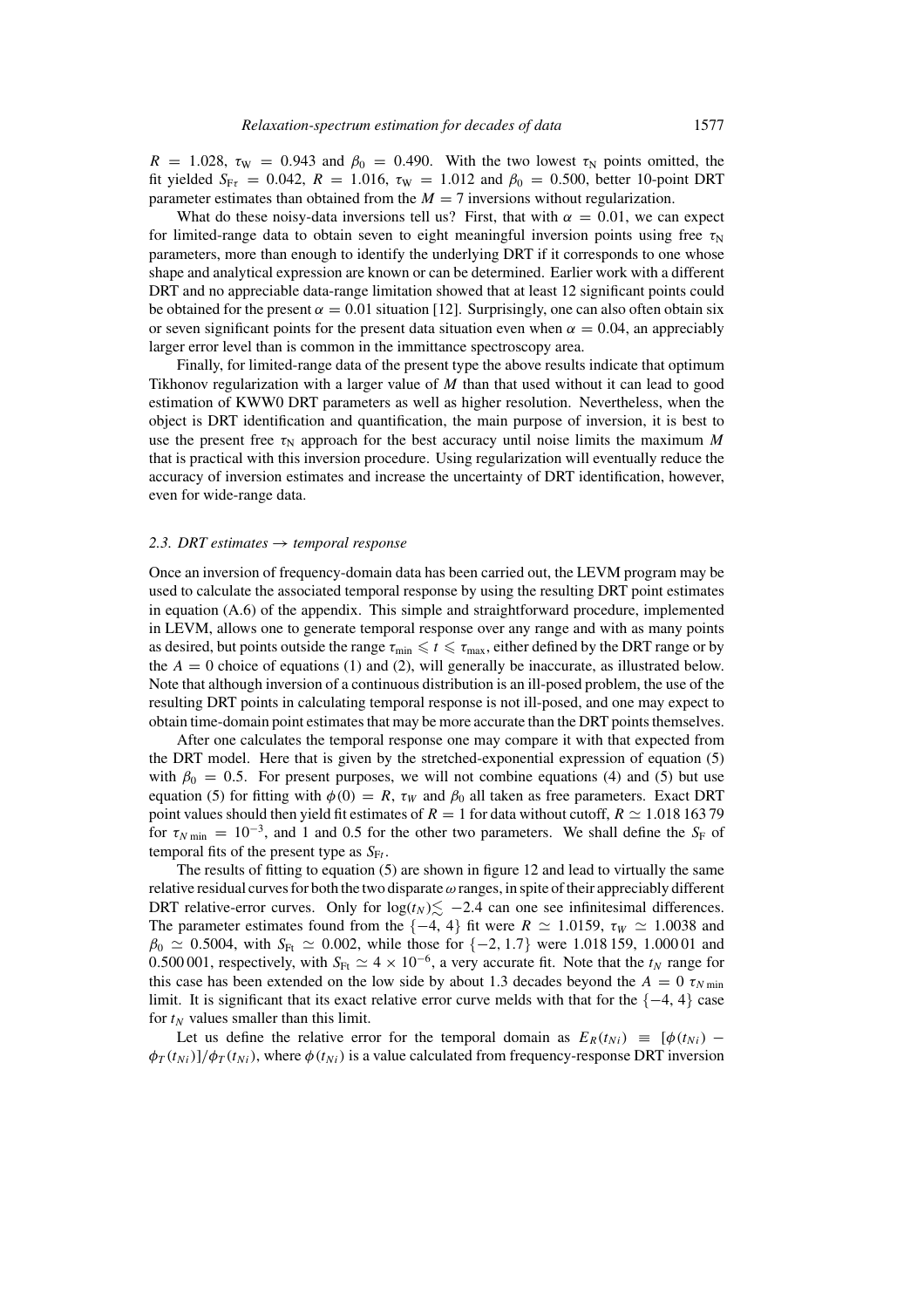

**Figure 12.** Temporal response,  $\phi(t_N)$ , calculated from the cutoff DRT estimates obtained from inversion of frequency-response data with ranges of {−4, 4} and {−2, 1.7}. Relative residuals obtained from fitting  $\phi(t_N)$  data to the exact stretched exponential model of equation (5) with free parameters  $\phi(0)$ ,  $\tau_W$ , and  $\beta_0$  are shown, as well as exact relative residuals between the  $\phi(t_N)$  data and the  $\phi_T(t_N)$  model with exact parameter values. Note the extremely small values of errors except in the low  $t_N$  region where cutoff effects dominate.

results, as discussed above. Figure 12 shows that both relative-error curves are much smaller than the residual-fit curves over most of the range shown. The error and residual curves were all calculated for 301 points, with 50 points per decade evenly spaced in  $log(t_N)$ . The resulting resolution is sufficient to show that many sign changes occur for the relative errors and that their magnitudes are remarkably low. Note that the error level for  $\{-2, 1.7\}$  begins to exceed (in absolute value) that of the  $\{-4, 4\}$  situation just at  $\log(t_N) = -1.018$ , just the pertinent  $A = 1$  localization limit. Thus, although such localization does not preclude very small errors outside its limit, it nevertheless leads to larger errors than otherwise.

There is another way to show exact errors for the present situation, one appropriate when the proper value of  $\beta_0$  is known. We use equation (5) with  $\beta_0$  fixed at 0.5 and  $\phi(0) = R = 1.01816379$  for the present cutoff cases and calculate the new error quantity, E, defined in figure 13. This should be zero for completely accurate  $\phi(t_N)$  data. Figure 13 shows  $E(t_N)$  curves for the two ranges of figure 12 and for the no-cutoff {−4, 5} range of figure 1. The two curves for the cutoff ranges were calculated with the same points as those used to obtain the figure 12 results, and the no-cutoff  $\{-4, 5\}$  one was calculated, using  $\phi(0) = 1$ , from the DRT inversion results shown in figure 1. The left-side rise of this no-cutoff error curve is small because neither of the A-choice localization limits falls within the range shown.

Although  $E(t_N)$  is a different error measure from the exact relative error shown in figure 12,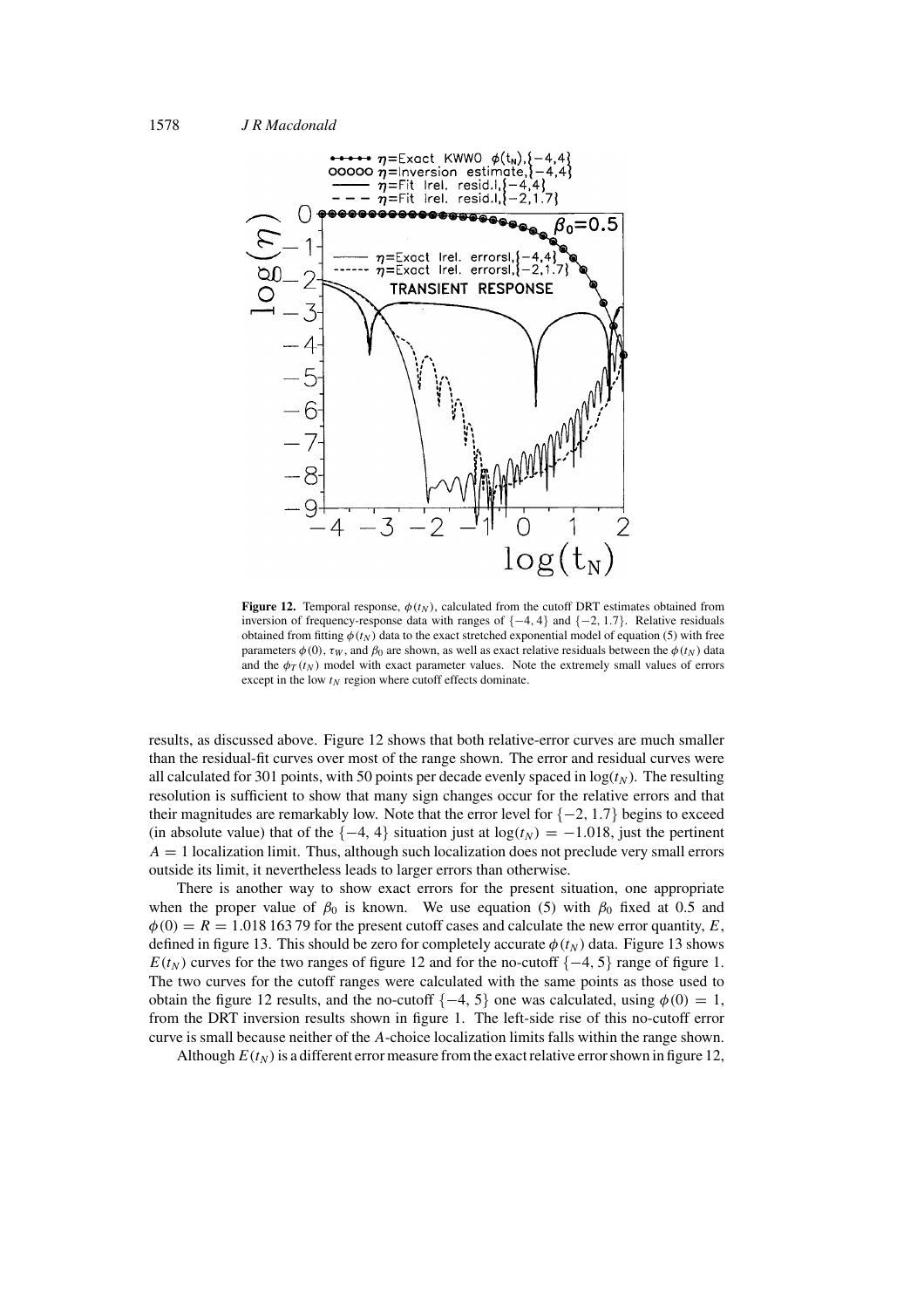

**Figure 13.** The error  $E(t_N)$ , as defined in the figure, calculated with exact  $\phi(0)$ ,  $\tau_W$  and  $\beta_0$  values. Results are shown for one no-cutoff situation and two with cutoff.

it is remarkable how similar its values for the two cutoff situations are to the relative error in the region where  $log(t_N)$  is greater than about  $-1.5$ . In fact, it can be shown that for the present situation  $E(t_{Ni}) = \ln{1 + E_R(t_{Ni})}/(t_{Ni})^{0.5}$ , which reduces to  $|E(t_{Ni})| \simeq |E_R(t_{Ni})|/(t_{Ni})^{0.5}$ when  $|E_R(t_{Ni})| \ll 1$ . Thus the two error magnitudes should be essentially equal at  $t_{Ni} = 1$ , as is indeed the case here.

The rise of the two cutoff E curves towards a value of  $log|E(t_N)|$  of about zero indicates that cutoff data and inversion results are unable to lead to accurate estimates of  $\phi(t_N)$  in the region where  $t_N$  is smaller than about 10<sup>-2</sup> or 10<sup>-3</sup>. But the top curve of figure 12 indicates that  $\phi(t_N)$  is so close to unity in this range anyway that the difference could not be distinguished experimentally in any case. Finally, the present DRT and time-domain results indicate that although the  $A = 0$  and 1 localization limits are not associated with abrupt changes in errors outside the ranges they define, they nevertheless play important, if more subtle, roles in defining regions where inversion and temporal response errors become significant.

### **Acknowledgment**

It is a pleasure to thank Dr Robert S Anderssen for valuable comments and suggestions concerning this paper and for broadening my knowledge of aspects of industrial inverse problems.

### **Appendix. Analysis methods**

Let a complex quantity  $U$  represent the relaxation response of a dielectric system, a conductive system, or a rheological system. It is mathematically convenient and often physically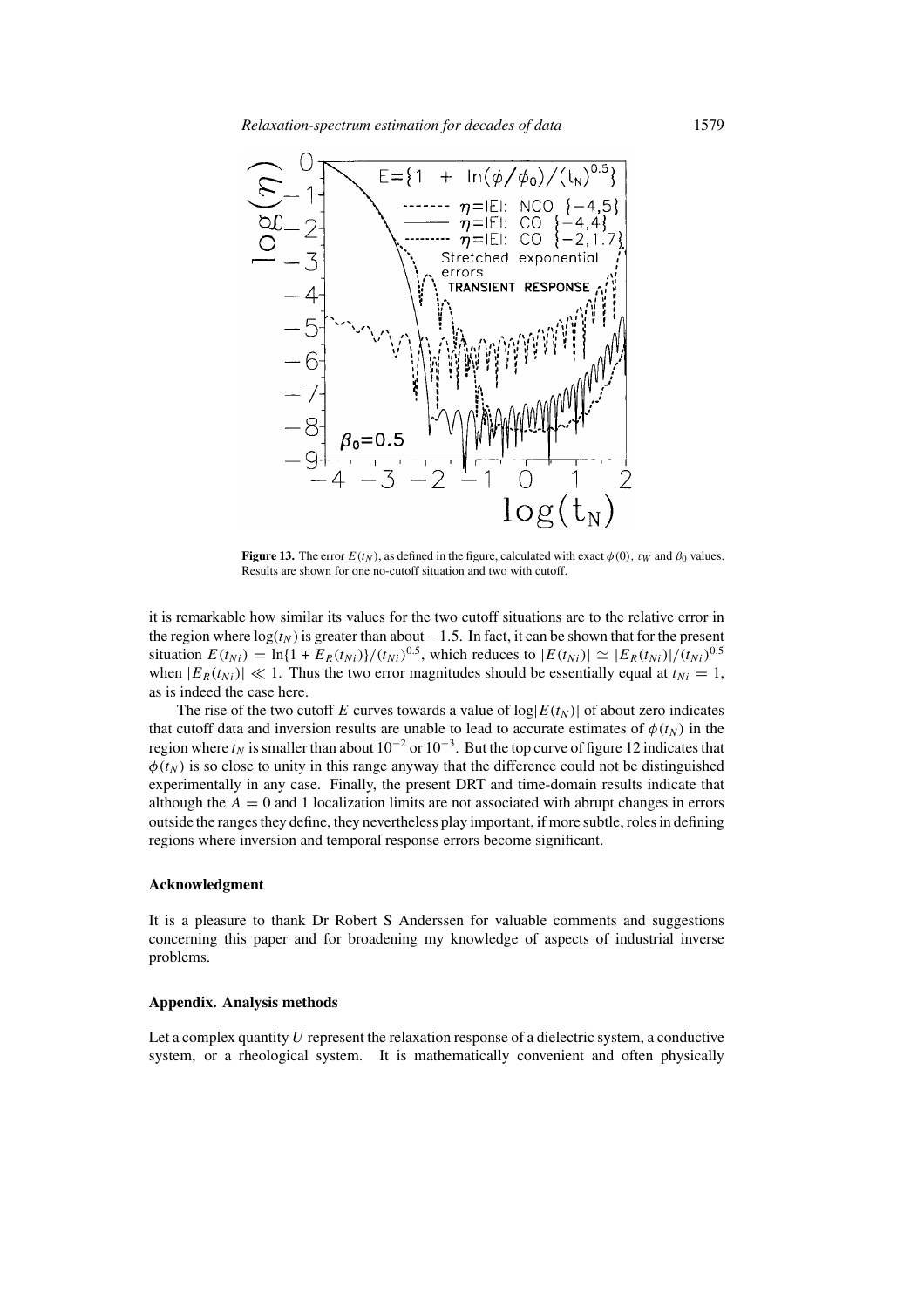## 1580 *J R Macdonald*

significant to express the normalized form of U, I, in terms of a DRT, say  $g(\tau)$ . Let  $x \equiv \tau/\tau_o$ , where  $\tau_0$  is a characteristic response time of the fitting model, here taken as  $\tau_W$ , so  $\tau_N = x$ , and we define  $y \equiv \ln(x)$  and the dimensionless DRT  $G(x) \equiv \tau_o g(\tau)$ . We may then write [12,15]

$$
I(\omega) \equiv \frac{U(\omega) - U(\infty)}{U(0) - U(\infty)} = \int_{x_{\min}}^{x_{\max}} \frac{G(x) dx}{[1 + i\omega \tau_o x]} = \int_{y_{\min}}^{y_{\max}} \frac{F(y) dy}{[1 + i\omega \tau_o \exp(y)]},
$$
(A.1)

where

$$
U(\omega) = U'(\omega) + i\xi U''(\omega), \tag{A.2}
$$

and thus

$$
I(\omega) = I'(\omega) + i\xi I''(\omega).
$$
 (A.3)

We follow the usual sign conventions and set the quantity  $\xi = 1$  for conductive and rheological relaxation systems and to −1 for dielectric ones. Since the DRTs are taken normalized in the above, it follows that  $I(0) = 1$  and  $I(\infty) = 0$ . The limits for the two integrals above are theoretically 0 and  $\infty$  for the first one and  $-\infty$  and  $\infty$  for the second. In practice, however, one can take, with good accuracy,  $y_{\text{min}} = -40$  and  $y_{\text{max}} = 20$  for the no-cutoff KWW0 DRT situation. For low-end cutoff, the case also considered here, we set  $x_{\text{min}} = 0.001$ , so  $y_{\text{min}} \approx -6.91$ . Incidentally, the F distribution above may be simply related to a distribution of activation energies [29] and is given by  $F(y) \equiv xG(x)$ , equivalent to the present  $G_W(\tau_N)$  for the KWW0 situation.

The  $G(x)$  DRT is defined at the impedance or complex resistivity level for a conductive system and at the complex capacitance or dielectric level for a dielectric system, one which involves no intrinsic dc conduction [11, 15, 16, 30]. Note that for mechanical relaxation, one usually deals with the modulus, M (not to be confused with the DRT point count, also denoted M herein), where  $M = (i\omega B)U(\omega)$  for non-dielectric systems. For electrical relaxation the constant B is either  $\epsilon_V$ , the permittivity of vacuum or the cell capacitance associated with it. When proportional weighting is used, as here, CNLS fitting of data to a conductive-system model at either the original level or at the associated  $M$  level yields exactly the same parameter estimates and so the same DRT estimate for inversion.

The calculation of  $I(\omega)$  for discrete data requires evaluation of the integrals in equation (A.1) by numerical quadrature. Consider discrete data extending over the range  $\omega_{\min} \leq \omega_k \leq \omega_{\max}$  with  $1 \leq k \leq N$ . There is no problem for a purely discrete distribution, one involving delta-function lines, so that

$$
G(x) = \sum_{i=1}^{i=M} d_i \delta(x - x_i),
$$
\n(A.4)

where the  $d_i$  quantities specify the strength of the M lines of the distribution. But for a continuous distribution one must use approximate numerical quadrature. Let  $c_i$  be the strength parameter for a point  $\tau_i$  of the continuous  $F(y_i)$  or  $G_W(\tau_{Ni})$  distribution, and take  $e_i$  as either  $d_i$  or  $c_i$ , as appropriate. Then equation (A.1) may be rewritten as

$$
I(\omega_k) = \sum_{i=1}^{i=M} \frac{e_i w_i}{[1 + i\omega_k \tau_o e^{y_i}]},
$$
\n(A.5)

where  $\omega_k \tau_o e^{y_i} \equiv \omega_{Nk} \tau_{Ni} \equiv \omega_k \tau_i$ . Note that the  $\tau_i$  points need not be equally spaced on a linear or logarithmic scale, and both the  $e_i$  and  $\tau_i$  quantities may be free parameters of a CNLS fit. Further, LEVM allows all  $e_i$  parameters to be constrained to be positive, a necessary requirement for realistic probability densities.

Equation (A.5) is exact for a discrete DRT with all the  $w_i$  weights equal to unity. But for continuous distributions, where  $e_i = c_i$ , this equation is only approximate because the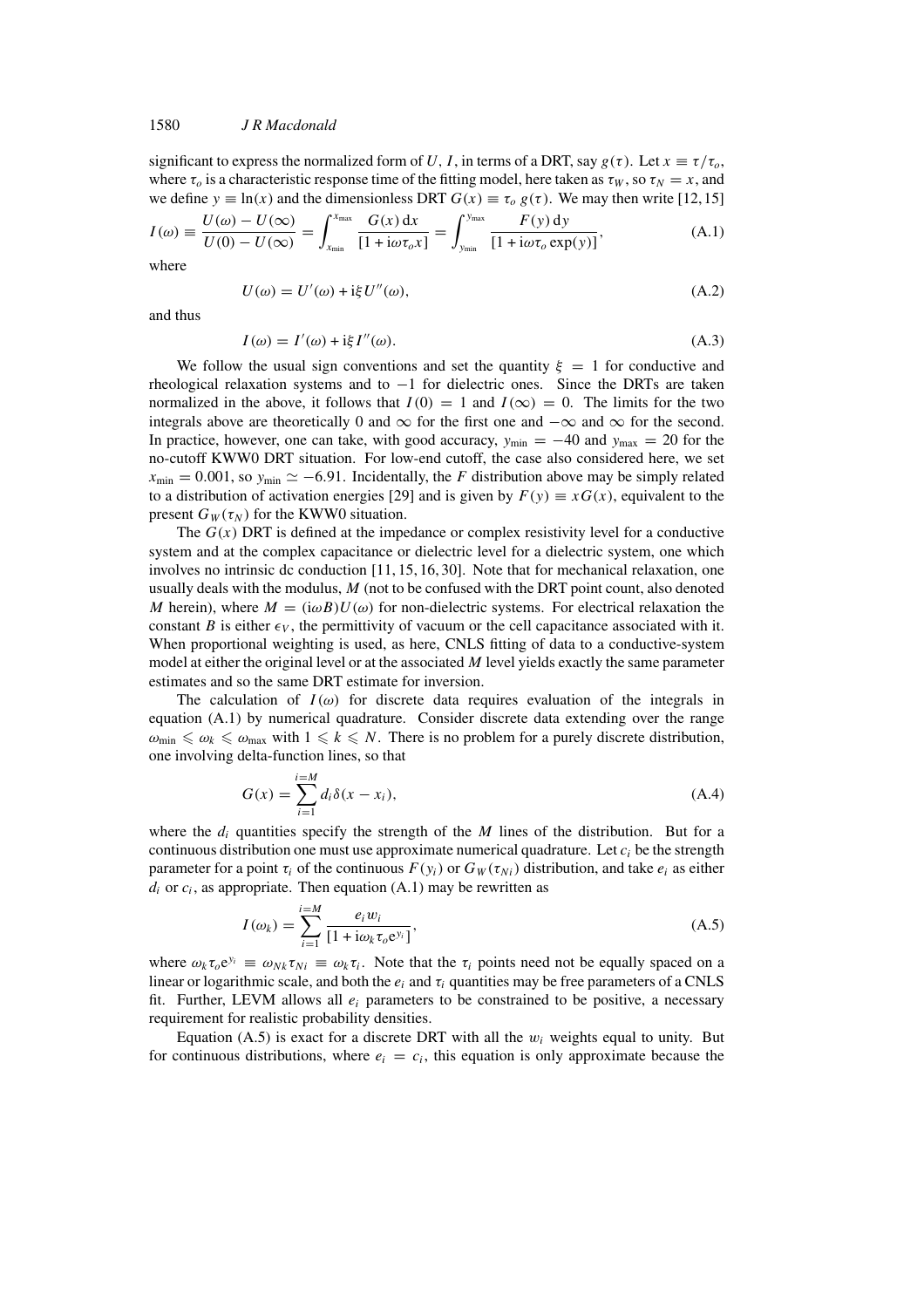quadrature procedure is necessarily approximate for discrete data. Then, the quadrature weights are not unity but should be taken variable instead. Appropriate choices for them have been discussed elsewhere [11, 12, 24] and are used in the LEVM program.

The temporal response associated with equation (A.1) becomes, for discrete temporal data [15],

$$
\phi(t_{Nk}) = \sum_{i=1}^{i=M} e_i w_i \exp(-t_{Nk}/\tau_{Ni}),
$$
\n(A.6)

where  $t_{Nk} \equiv t/\tau_0$  and  $t_{Nk}/\tau_{Ni} \equiv t_k/\tau_i$ . Note that

$$
\phi(0) = \sum_{i=1}^{i=M} e_i w_i,
$$
\n(A.7)

a quantity which should be unity for no cutoff and  $R$  for left-end cutoff of a KWW0 DRT. For this DRT, equation (A.6) thus approximates the stretched-exponential response of equation (5) by a weighted sum of simple exponentials.

In this paper, we shall use  $U_k$  to denote values which involve the model  $I(\omega_k)$  through equation (A.1), and  $U_{dk}$  to denote data values. The parameters involved in  $U_k$  are estimated by CNLS fitting of the data to the  $U_k$  points, a process which requires iteration when any parameters of the model appear nonlinearly in it. For a fixed value of  $M$  the objective function which is to be minimized,  $O_M$ , is of the form [11, 12, 20, 21]

$$
O_M = \sum_{k=1}^{N} [(R'_k)^2 + (R''_k)^2],
$$
\n(A.8)

where  $R'_k \equiv [U'_{dk} - U'_k]/V'_k$  and  $R''_k \equiv [U''_{dk} - U''_k]/V''_k$  are weighted residuals. The actual weights involved in the fitting are  $1/V_k^2$  and  $1/V_k^2$ .

There are several ways the present CNLS method of analysis instantiated in LEVM differs from other continuous-distribution inversion approaches. It is a full CNLS fitting method, one that can constrain all  $e_i$  strength parameters to be positive; it allows  $e_i$  and  $\tau_i$  values to be fixed or free variables of the fit; fixed  $\tau_i$  values may be distributed uniformly or non-uniformly on a linear or logarithmic scale; and quadrature weights may be taken independent of  $\tau$  or may depend on it for either fixed or free  $\tau_i$  values.

Although a CNLS inversion approach was described as early as 1968 [9], it treated a continuous distribution as intrinsically discrete (quadrature weights all implicitly taken as 1), as did the work of [10], and, in practice, fitting used only the real part of the data. In both [2] and [3], nonlinear least-squares fitting was employed, with fixed  $\tau_i$  points distributed uniformly on a logarithmic scale and all quadrature weights taken equal, a common approach. Further, neither treatment actually involved full CNLS fitting. As the present work demonstrates in figures 2 and 4, the use of variable quadrature weighting can lead to far more accurate estimates of the parameters of a continuous DRT for either kind of least-squares inversion with variable  $\tau$  spacing than does the use of equal fixed weights. Nonlinear regression alone provides some regularization [2], but variable quadrature weighting clearly is a crucial element of the LEVM inversion procedure for continuous-distribution estimation.

LEVM allows many different types of  $V_k$  weighting (error models) to be chosen; see, e.g., [11, 20, 21]. Here we need only consider proportional weighting, where  $V'_k = U'_{dk}$  and  $V_k'' = U_{dk}''$  for all k values. If we define  $D = 2N - M_T$  as the number of degrees of freedom for a fit of complex data, then the variance of the fit,  $S_F^2$ , is just given by  $O/D$ . This is a standard definition of the variance, generalized to complex-data fitting [15, 20, 21]. For complex-data fitting,  $M_T$  is the sum of 2M and the number of all other free parameters of the fit, especially including the high-frequency limiting dipolar dielectric constant,  $\epsilon_{D\infty}$ , for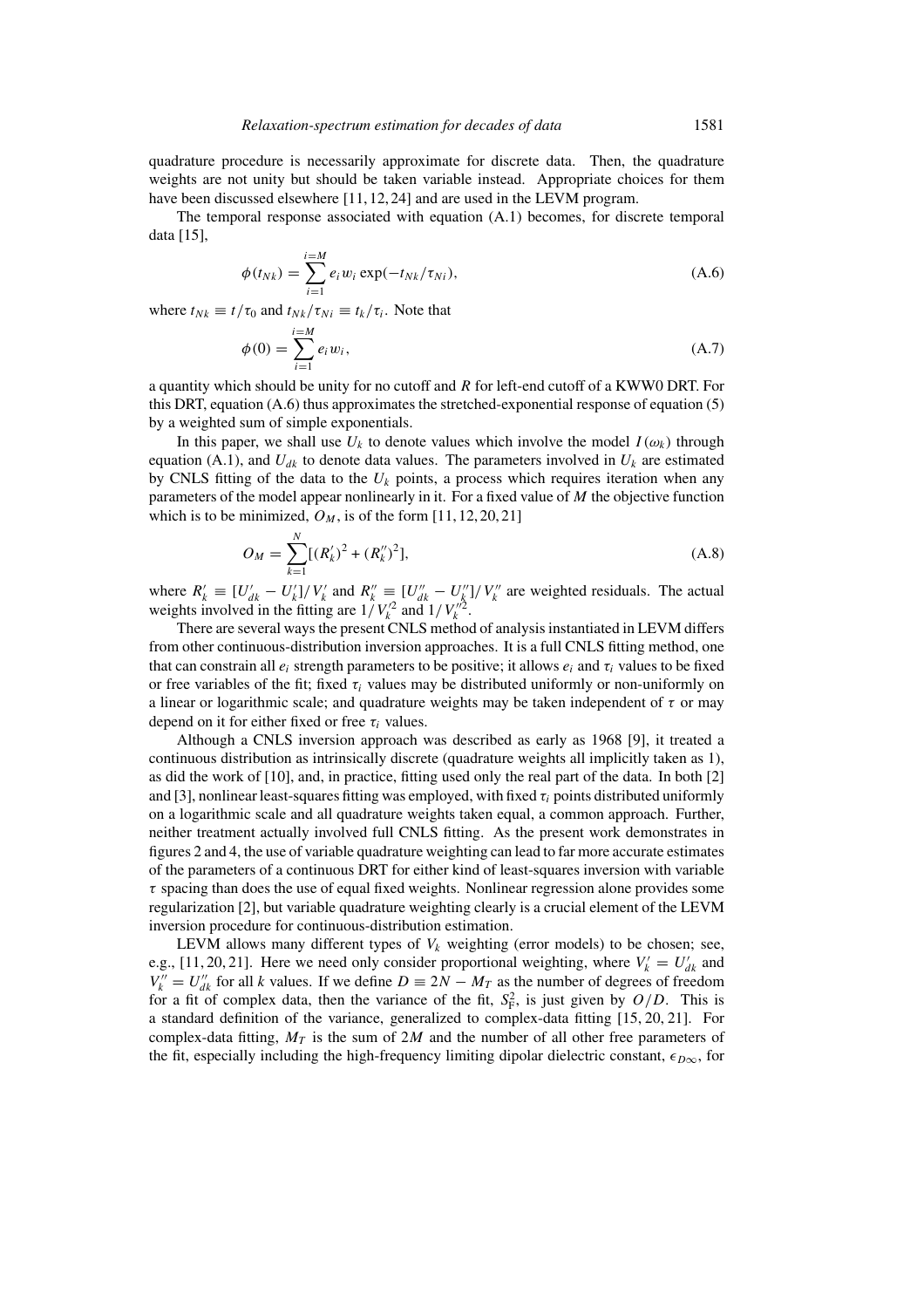# 1582 *J R Macdonald*

electrical relaxation situations. Note that  $S_F$  is the standard deviation of the relative residuals for proportional weighting and is thus then the RSD of the fit.

For the present inversions, the most stringent possible criteria for iterative convergence were used in LEVM, with all calculations carried out in double precision on a desktop computer. The convergence criteria used were the same for both exact and noisy data. Several criteria were always employed, and the one which could be least well satisfied led to the cessation of iteration. Usually, iterative reduction in the objective function continued until it was impossible to change the free parameter estimates any further, either because of noise or limited machine accuracy. This generally resulted in no further reduction in the L2 norm of the fit residuals at the 12th significant figure or better. For less accurate and quicker convergence this number could be set to a smaller value. Most fits converged with less than 100 iterations but a few involved many more when the most stringent convergence was required. For some fits with a large number of free parameters, we found, nevertheless, that replication of the fit a number of times was desirable to obtain a somewhat smaller minimum value of  $S_F$ . Each such replication used as input the results of the previous fit, and  $S_F$  for each replication either decreased towards a final limiting value or remained constant.

# **References**

- [1] Uhlmann D R and Hakim R M 1971 Derivation of a distribution function from relaxation data *J. Phys. Chem. Solids* **32** 2652–5
- [2] Cost J R 1983 Nonlinear regression least-squares method for determining relaxation time spectra for processes with first-order kinetics *J. Appl. Phys.* **54** 2137–46
- [3] Morgan F D and Lesmes D P 1994 Inversion for dielectric relaxation spectra *J. Chem. Phys.* **100** 671–81
- [4] Davies A R and Anderssen R S 1997 Sampling localization in determining the relaxation spectrum *J. Non-Newtonian Fluid Mech.* **73** 163–79
- [5] Davies A R and Anderssen R S 1998 Sampling localization and duality algorithms in practice *J. Non-Newtonian Fluid Mech.* **79** 235–53
- [6] Groetsch C W 1984 *The Theory of Tikhonov Regularization for Fredholm Equations of the First Kind* (Boston, MA: Pitman)
- [7] Winterhalter J, Ebling D G, Maier D and Honerkamp J 1999 Analysis of admittance data: comparison of a parametric and a nonparametric method *J. Comput. Phys.* **153** 139–59
- [8] Anderssen R S and Davies A R 1998 Simple moving-average formulae for direct recovery of the relaxation spectrum *Mathematics Research Report* MRR 016-98 Centre for Mathematics and its Applications, The Australian National University, Canberra, Australia pp 1–30
- [9] Holmes R and Stott M A 1968 Analysis of multiple relaxation processes *Br. J. Appl. Phys.* D **1** 607–15
- [10] Baumgärtel M and Winter H H 1989 Determination of the discrete relaxation and retardation time spectrum from dynamic mechanical data *Rheol. Acta* **28** 511–19
- [11] Macdonald J R 1995 Exact and approximate nonlinear least-squares inversion of dielectric relaxation spectra *J. Chem. Phys.* **102** 6241–50
- [12] Macdonald J R 2000 Comparison of parametric and nonparametric methods for the analysis and inversion of immittance data: critique of earlier work *J. Comput. Phys.* **157** 280–301
- [13] Macdonald J R 1996 Analysis of immittance spectroscopy data: model comparisons, universality?, and estimation of distributions of activation energies *Electrically Based Microstructural Characterization: Proc. Fall meeting (Boston, MA, Nov. 1996)* vol 411 (Pittsburgh, PA: Materials Research Society) pp 71–83
- [14] Kohlrausch R 1854 Theorie des elektrischen Rückstandes in der Leidener Flasche Pogg Ann. Phys. Chem. 91 179–214

Williams G and Watts D C 1970 Non-symmetrical dielectric relaxation behavior arising from a simple empirical decay function *Trans. Faraday Soc.* **66** 80–85

Williams G, Watts D C, Dev S B and North A M 1971 Further considerations of non-symmetrical dielectric relaxation behavior arising from a simple empirical decay function *Trans. Faraday Soc.* **67** 1323–35

[15] Macdonald J R 1996 Analysis of dispersed, conducting-system frequency-response data *J. Non-Cryst. Solids* **197** 83–110

Macdonald J R 1996 *J. Non-Cryst. Solids* **204** 309 (erratum)